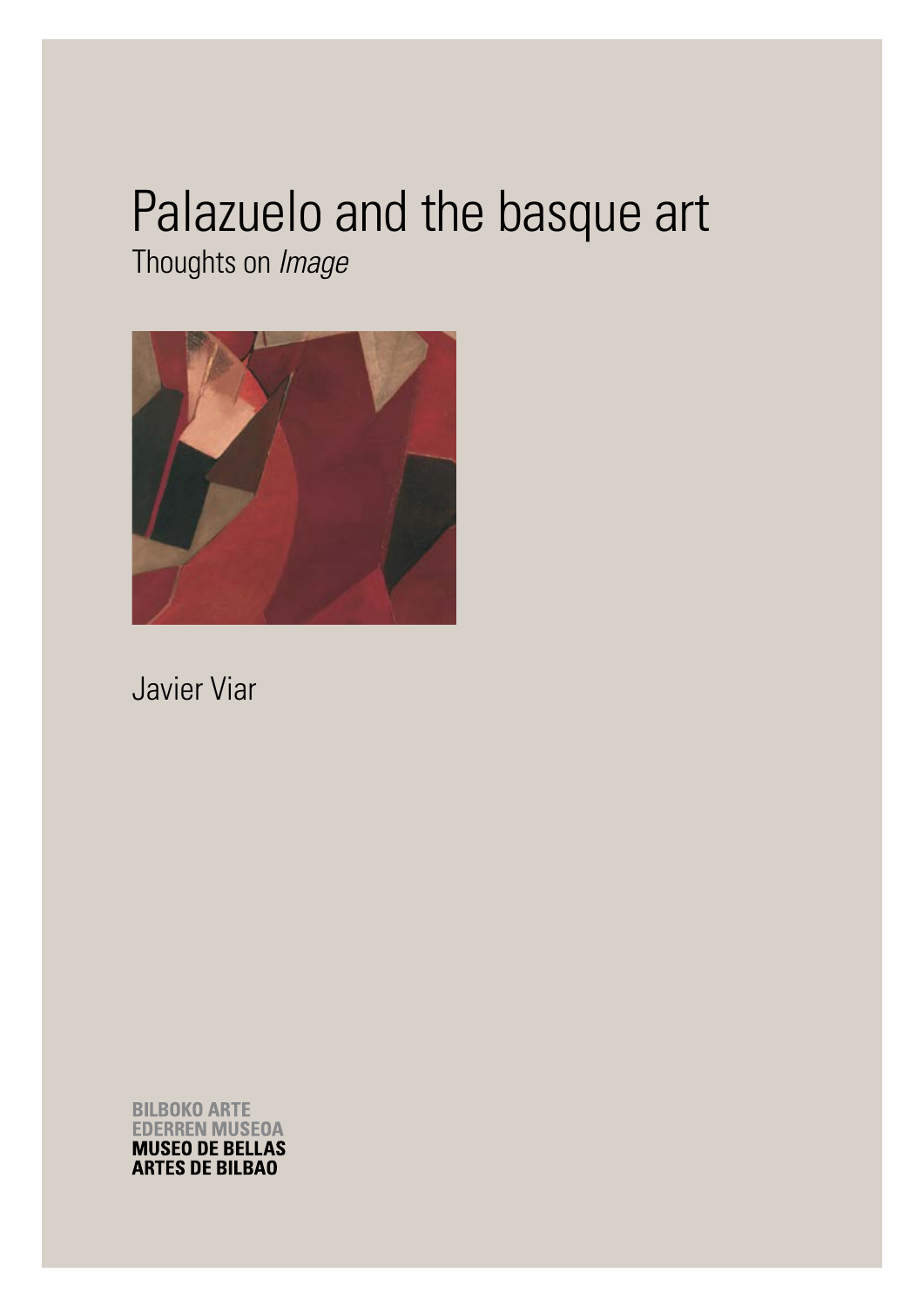This text is published under an international Attribution-NonCommercial-NoDerivs Creative Commons licence (BY-NC-ND), version 4.0. It may therefore be circulated, copied and reproduced (with no alteration to the contents), but for educational and research purposes only and always citing its author and provenance. It may not be used commercially. View the terms and conditions of this licence at http://creativecommons.org/licenses/by-ncnd/4.0/legalcode



Using and copying images are prohibited unless expressly authorised by the owners of the photographs and/or copyright of the works.

- © of the texts: Bilboko Arte Ederren Museoa Fundazioa-Fundación Museo de Bellas Artes de Bilbao
- © Paul Klee, VEGAP, Bilbao, 2008
- © Ben Nicholson, VEGAP, Bilbao, 2008
- © Jorge Oteiza, VEGAP, Bilbao, 2008
- © Jacques Villon, VEGAP, Bilbao, 2008
- © Zabalaga-Leku, VEGAP, Bilbao, 2008

#### **Photography credits**

© Bilboko Arte Ederren Museoa Fundazioa-Fundación Museo de Bellas Artes de Bilbao:

- figs. 1, 3, 5, 8, 12, 14, 17, 20, 22, 26, 31 and 33
- © Collection Sylvie Baltazart-Eon, Paris: fig. 32
- © Fondation Marguerite et Aimé Maeght, Saint-Paul: figs. 13 and 30
- © Fundación Museo Jorge Oteiza Fundazio Museoa / Luis Prieto: fig. 15
- © Museo Nacional Centro de Arte Reina Sofía: fig. 7
- © Philadelphia Museum of Art / Graydon Word: fig. 4
- Photo CNAC/MNAM Dist. RMN / © Philippe Migeat: fig. 25
- © The Pier Arts Centre Collection, Orkney: fig. 10
- © Zentrum Paul Klee, Bern: fig. 24

Text published in:

*B'07 : Buletina = Boletín = Bulletin.* Bilbao : Bilboko Arte Eder Museoa = Museo de Bellas Artes de Bilbao = Bilbao Fine Arts Museum, no. 3, 2008, pp. 257-303.

Sponsored by:

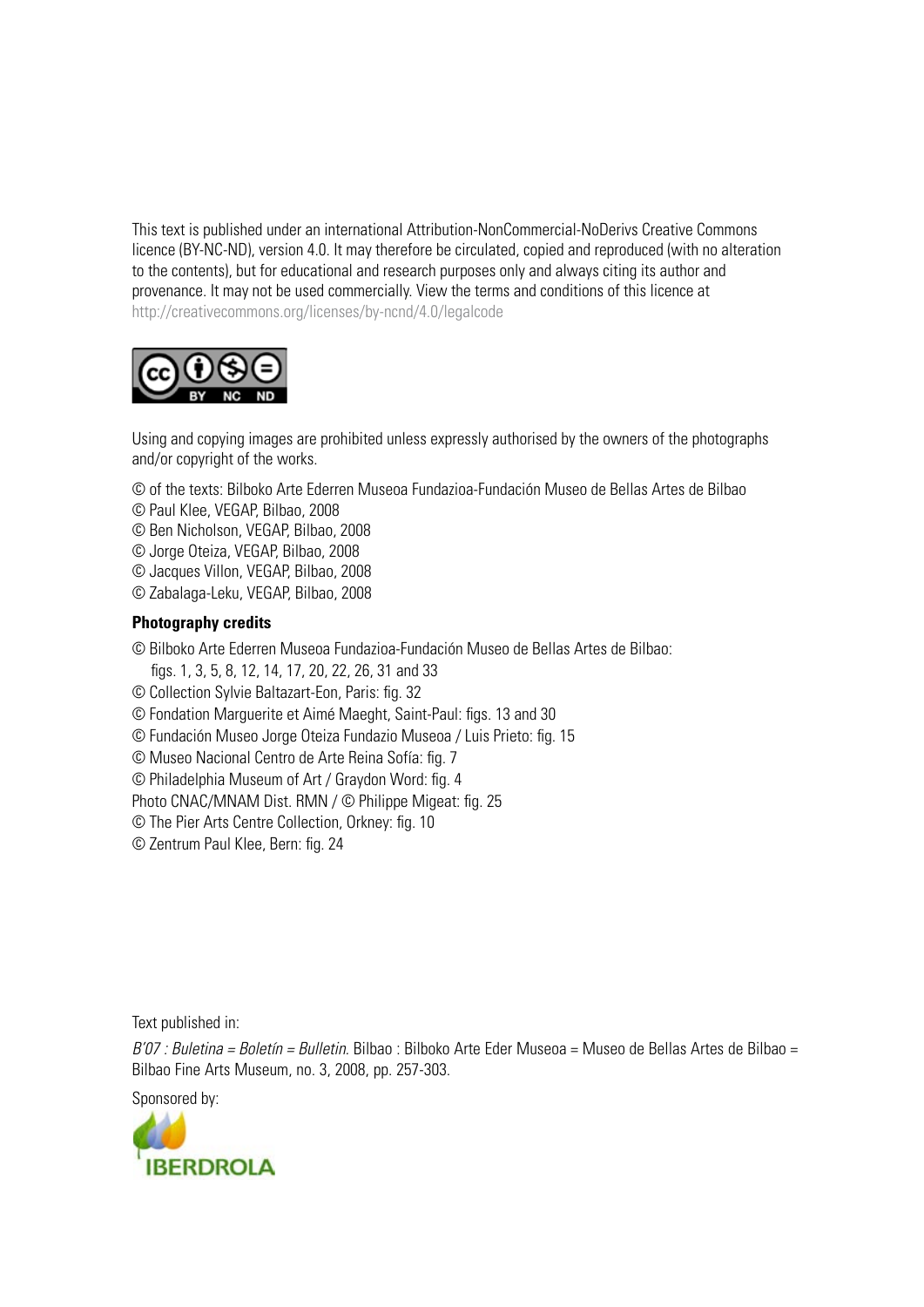T here are three paintings by Pablo Palazuelo (Madrid, 1915-2007)<sup>1</sup> in the Bilbao Fine Arts Museum collection, each quite different from the other two. Acquired in reverse chronological order, the most recent, *Umbra* (1972) was bought first, in 1973; the second, *Rhyme IV* (1958), in 1998; and the third, *Image* (1955), in 2004. All three paintings are landmarks in the artist's development. For the present essay, although concentrating on the oldest, *Image*, I shall also refer rather more briefly to *Rhyme IV*, as well as other works by Palazuelo, because my purpose is to establish the scope of his influence on avant-garde Basque art in the 1950s and 1960s. Despite being quite beautiful, *Umbra* falls outside the period in question.

## An early masterwork

*Image* [fig. 1) was acquired from the Galería Nieves Fernández —today NF— in Madrid, where it had been in deposit since April 1987, after its acquisition from the Maeght gallery in Barcelona, which in turn had bought it from the prestigious Galérie Maeght in Paris in 1986<sup>2</sup>. The painting had been in the latter's possession almost before the paint had dried, so to speak, as the artist had links with the gallery since 1949; indeed, his first individual exhibition, consisting of 19 paintings, was staged at Maeght in February and March 1955. In the exhibition catalogue, *Image* figures as number 16<sup>3</sup>. Although the date of execution is given there as 1955, the year that appears on the painting itself, a book on Palazuelo published by Maeght in 1980<sup>4</sup>, which includes an illustration of the painting, describes the gestation as being rather longer, possibly in two phases, giving the dates as 1953-1955. The Bilbao Fine Arts Museum Guide, published in 2006<sup>5</sup>, and

In almost all the bibliography on Palazuelo his year of birth is given as 1916. Only the catalogues for the 1995 anthological exhibition in Madrid and Valencia, and the exhibitions in Barcelona and Bilbao in 2007 give the date (8 October) and the year 1915. This is the date found on his birth certificate, according to José Rodríguez-Spiteri Palazuelo, the artist's nephew and director of his Foundation, who, on 13 September 2006, informed Teresa Grandas, cocurator of the 2007 exhibitions, to whom I am grateful for supplying the information. Madrid/Valencia 1995, p. 247; Barcelona/Bilbao 2006, p. 306.

<sup>2</sup> Galería NF archive (formerly Nieves Fernández), Madrid, which still has a bill dated 23 April 1987. According to the Galerie Maeght archive, Paris, the work went from the artist's studio to the Marguerite and Aimé Maeght Collection, Paris (1955-1981); from there, as a legacy to the Paule and Adrien Maeght collection, Paris (1981-1986); and from there to the Galería Maeght Barcelona.

<sup>3</sup> *Derrière le miroir*, no. 73. Paris : Galerie Maeght, 1955.

<sup>4</sup> Esteban/Palazuelo 1980, p. 30. A Spanish version was published simultaneously in Barcelona.

<sup>5</sup> Bilbao Fine Arts Museum... 2006, p. 184.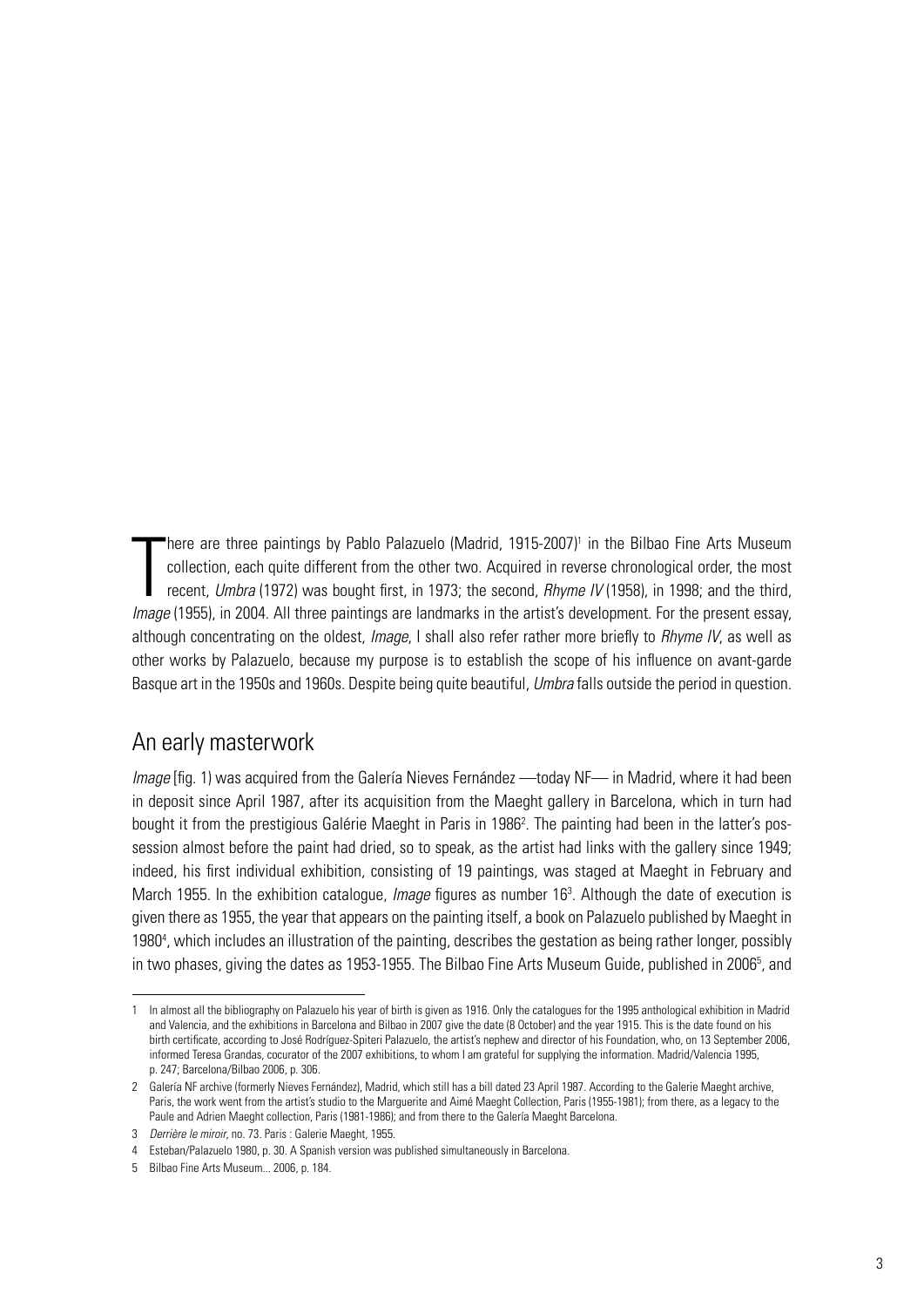

1. Pablo Palazuelo (1915-2007) *Image*, 1955 Oil on canvas, 126 x 90 cm Bilbao Fine Arts Museum Inv. no. 04/843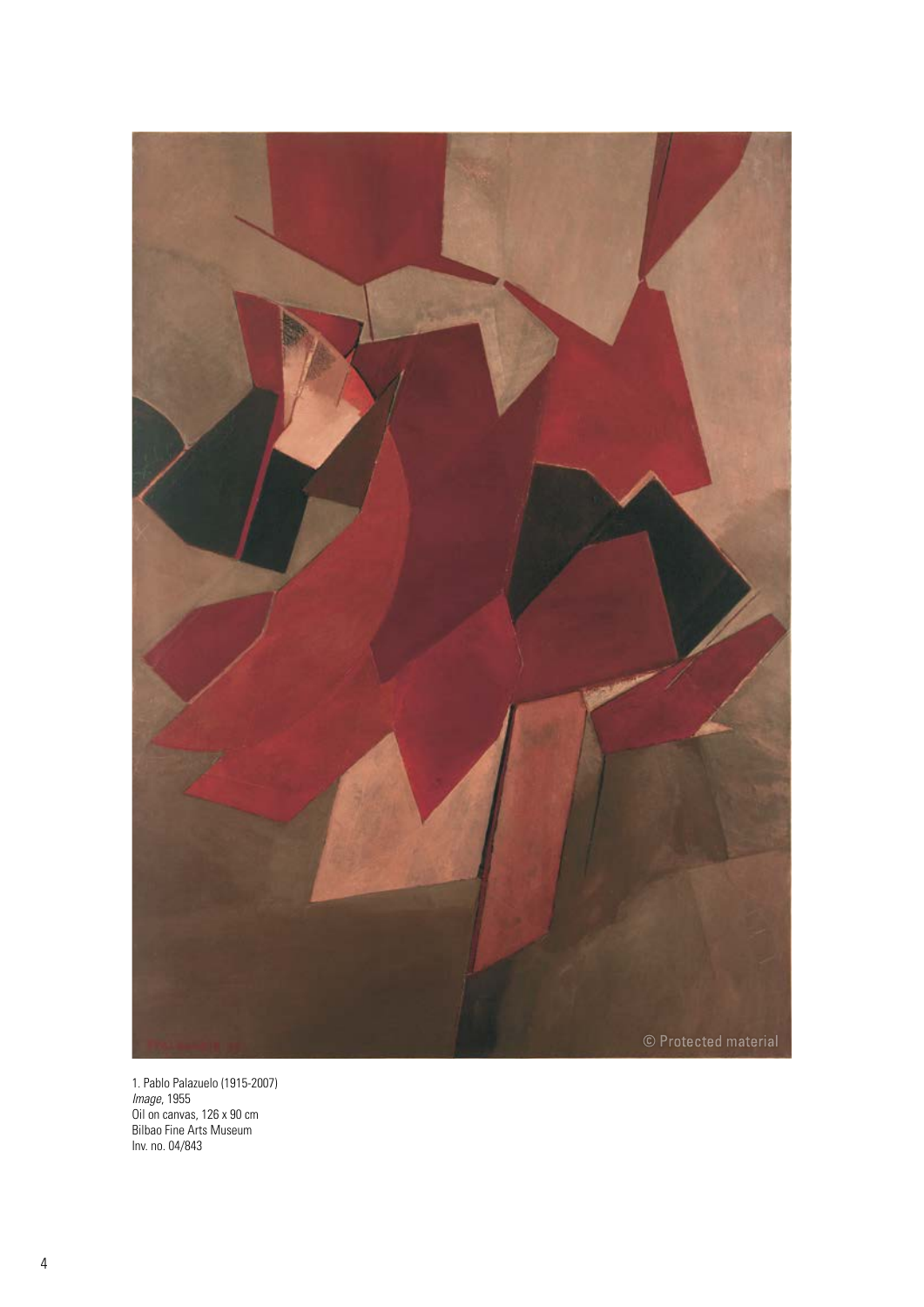

2. Pablo Palazuelo (1915-2007) *Psello,* 1955 Oil on canvas, 96 x 100 cm Private collection

the catalogue of the retrospective exhibitions mounted that year, held at the Museu d'Art Contemporani de Barcelona (MACBA) and the Guggenheim Bilbao<sup>6</sup>, give the date as 1955. The abundant selection of works included in the exhibitions enabled visitors to follow the initial stages of Palazuelo's oeuvre for the first time.

Presented in 1955 at the Pittsburgh Museum's Carnegie Institute Festival, where three years later Palazuelo won the main festival prize, the painting was included in the inaugural exhibition at the Fondation Maeght, Saint-Paul-de-Vence<sup>7</sup>, in 1964. From 3 December 1986 to 3 January 1987 it was part of an exhibition entitled Souvenir d'en France, at the Centre Culturel Gérard Philippe in Brétigny<sup>8</sup>. It was shown at another exhibition called *Mil novecientos once, mil novecientos sesenta y siete* at the Galería Nieves Fernández in Madrid in 19919 . Finally, it was also included in the 2007 Barcelona and Bilbao exhibitions mentioned above.

*Image* was painted in Paris, where Palazuelo lived from 1949 on; after moving several times, he eventually settled in 1951 at 13 de la rue Saint-Jacques, opposite the church of Saint-Séverin<sup>10</sup>. In 1955 he presented a further four paintings in the Maeght exhibition, *Psello* [fig. 2] and *Solitudes I*, *II* and *III* 11, which have much more to do with each other than they might have, even taken individually, with *Image*. The earliest painting included with them was from 1949, a Klee-influenced work entitled *Sur noir*. This indebtedness to Klee

<sup>6</sup> Barcelona/Bilbao 2006, p. 80.

<sup>7</sup> Galería NF archive, Madrid. I have been unable to confirm his participation in these last two exhibitions through other sources.

<sup>8</sup> Galerie Maeght archive, Paris.

<sup>9</sup> Madrid 1991, p. 19.

<sup>10</sup> Barcelona/Bilbao 2006, p. 307.

<sup>11</sup> *Derrière le miroir*, no. 73. Paris : Galerie Maeght, 1955.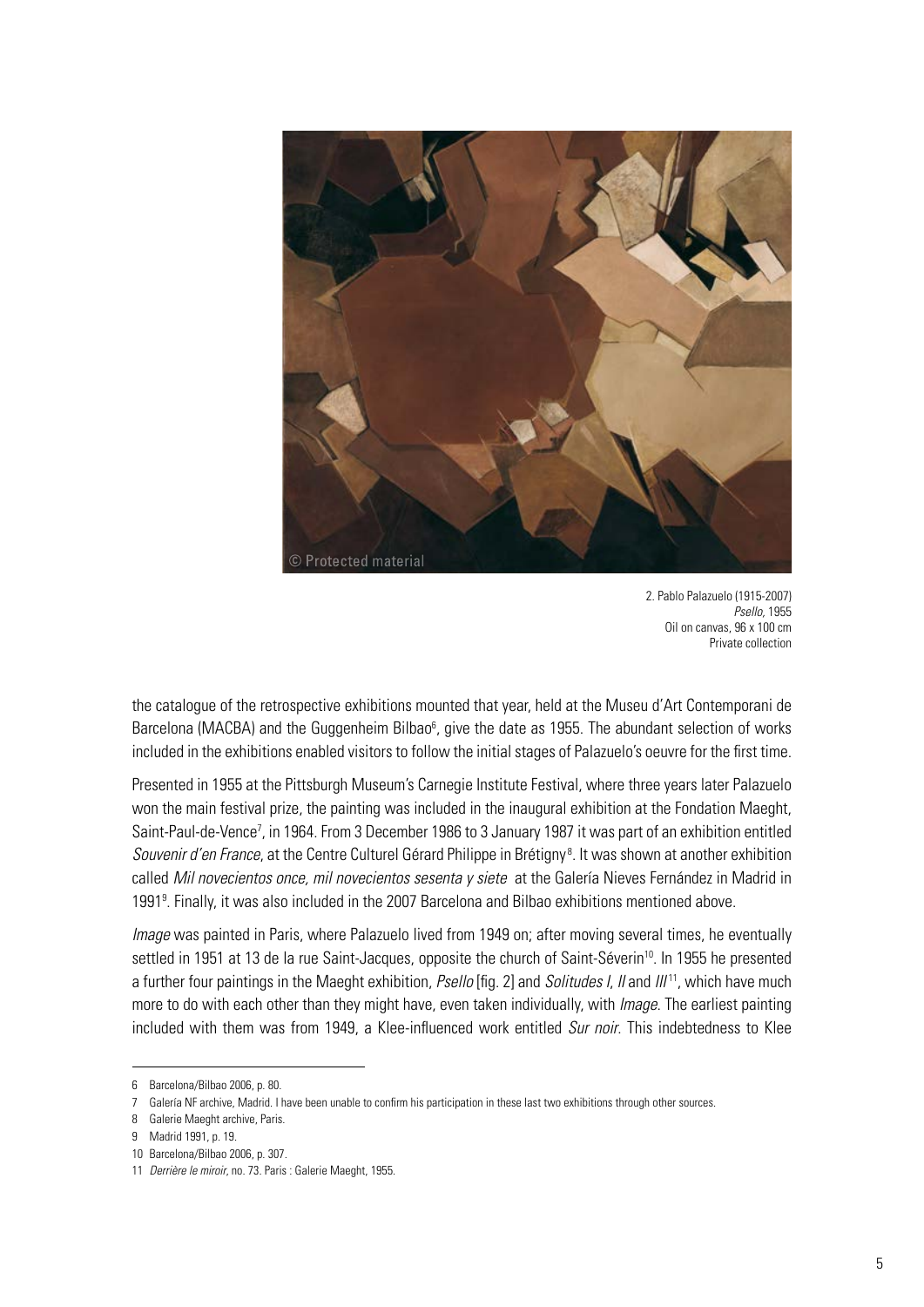[fig. 23] has been sufficiently acknowledged and the artist himself has talked on more than one occasion of how his predilection for Klee's output grew the more familiar he became with his work<sup>12</sup>. This point is important because it establishes that, from his earliest works, for Palazuelo geometry —he has used the word *transgeometry*<sup>13</sup>— was not only useful to him in creating compositions of pure forms in an objective, interchangeable way, but that it also generated vitalist, intuitive, subjective and irrationalist compositions saturated with a sense of magic and mystery. But in 1955 the influences at work on the artist had changed and Klee, at least the explicit Klee, was relatively distant by that time.

Presiding over the composition of *Image* is a violent diagonal almost pointing to the upper right angle of the painting. Another, less forced diagonal emerging from the base moves to meet the first one, forming between them a Mars violet arrowhead. Another, smaller, almost parallel triangle looks as if it is about to be shot from a tensed bow, helping to animate the movement of the whole thing. This circular fragment helps the diagonals to shape a centrifugal movement that is detained in its upward surge by other arrowheads pointing to the lower left angle, thus underscoring the distribution of forces performed by the curved form. But what most acts to detain this preponderant movement is the play, or dance, of three closely associated forms (which I shall talk about later in more detail) that do not quite touch each other and which take up the upper third of the canvas to create a sort of low wall or dyke. Of the three, the one furthest to the right is another descending acute triangle, which seems almost a mirror image of the one formed by the diagonals; indeed, part of it confronts the other, although another part continues on its way almost to the edge of the painting. Before reaching the farthest point, it undergoes a small torsion.

*Image* is unique, different from its contemporaries. For one thing (although in this it is not unique) the formal development affects the entire space homogeneously, shunning the emphasis given in other works from around the same time to the opposition between a formal, compact nucleus and a vacuum, in which the geometrical argument "occurs" in a space of a value different from its own: the value of a vacuum, an infinite cloister, oceanic. In *Image*, while the faceted forms break away from a basic plane, the plane itself actually loses presence in the face of the tumultuous composition; it does not come across as visually or conceptually opposed, but rather simply as a necessary platform for the forms to be seen, just as shadows need a wall to reveal themselves. And despite its tactile feel, *Image* doesn't have that naturalistic, organic quality of other works produced the same year, like *Psello*, the first three *Solitudes* or *Orange*, which may bring to mind airscapes or crystallizations of quartz or rock crystal. What gives it that tactile quality are its sumptuously warm colours, carried by some quite sensual material. *Image* is an abstract work, conceived with forms remote from nature, like Palazuelo's works between 1950 and 1953, although in this case, with all due reservations, one might suggest there is a hint of a return to Cubism, the other works partaking of a more resolved spatialist abstraction. And I say with all due reservations, because, although the agglomeration of form in *Image* seems to recall the process of facetting and fragmentation of the object (in a reverse process of genesis and accumulation), most of its forms are typical of post-war spatialism, even if many are rooted in Cubism and pre-war geometric movements. The world of Ben Nicholson (1894-1982) [fig. 10], Mortensen (1910-1993), Magnelli (1888-1971), Vassarely (1908-1997), so similar to the 1950-1953 paintings (these being perhaps more obviously cold and geometric, and slightly modified by the influence of the cosmic visions of Kandinsky (1866-1944) or of the multiple Suprematism of Malevich (1878-1935) in some works from 1953) was overwhelmed by descriptions of what might be termed the geometry of nature, of conglomerates directed by a natural growth, resembling (despite being depicted through angles and straight lines) patches of arable land, frozen or crystalline landscapes, even microscopic visions, whose likeness to some

<sup>12</sup> Palazuelo 1995, p. 13.

<sup>13</sup> Ibid., p. 34.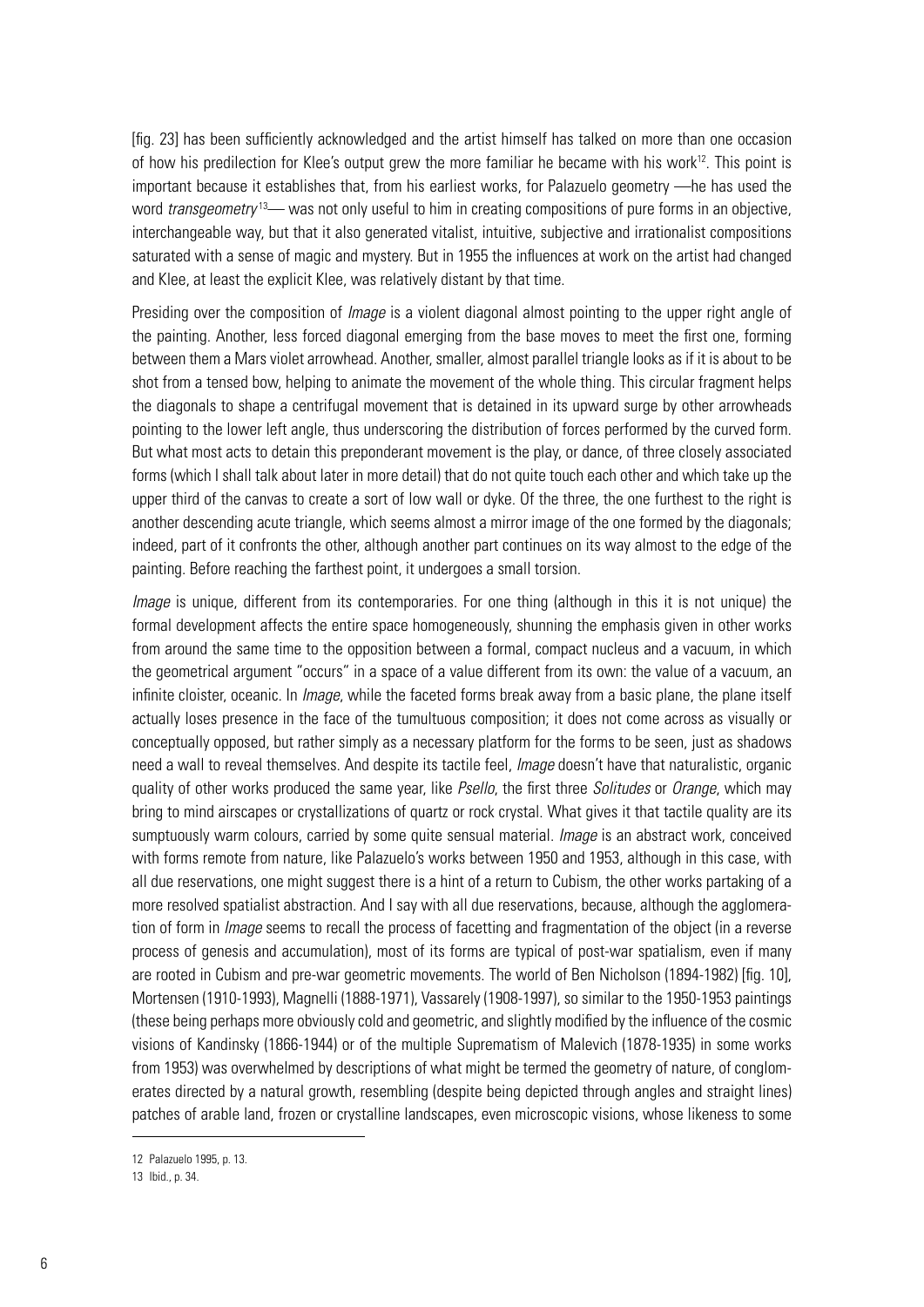abstract forms struck a number of art critics forcibly at the time. Indeed, in 1958, one of these paintings, *Psello*, was included in 1958 in an exhibition at the Kunsthalle, Basle, which later led to the publication of a book entitled *Kunst und Naturform. Form in Art and Nature. Art et nature*, dealing with the relationship between abstract art and scientific photography<sup>14</sup>.

Some of the features of *Image* isolate it from his contemporary paintings, partly associating it with some works from the previous year, such as *Alto*, without losing its family links with paintings produced in the same year, particularly as regards the morphology of its planes and the way the planes give mutual support or fit with each other. Perhaps what most sets it apart is the overall composition, the image of the whole, the peremptory order imposed by the whipped-up storm of diagonals; this despite the undoubtedly geometric nature of angles and arches. The point is that this painting does not convey the sensation of natural development so characteristic of other paintings produced at this time.

On the occasion of Palazuelo's first exhibition at Maeght, art critic Julien Alvard spoke of Marcel Duchamp, referring to the "sliding of vibrations [...], the same chromatic economy, the same development of forms that fly off into each other"15. In fact, *Image* can best be associated with Duchamp's older brother Jacques Villon. Palazuelo's approach encompasses many concerns that coincided with those of members of the Puteaux group that created the Section d'Or<sup>16</sup> (the name given to the divine proportion known to the Pythagoreans). and which both brothers belonged to; the group was interested in the mathematical aspects of artistic creation, as well as movement and motion, an interest that brought them close to the Futurists. Palazuelo himself talked about what he read in his early years in Paris, of "old treatises on the ancient sacred geometries and hermetic numerologies, of books on the Pythagoreans and the Neo-Platonists, studies on alchemy and Tantrism..." He continued: "All that simply made me more interested in numbers and geometry, reinforcing my conviction that geometry [...] manifests itself in the deep layers of Nature, as an expression of the number in motion, as those hermetic scholars the Pythagoreans proclaimed, and as modern electronic microscopes have at last shown us"<sup>17</sup>. The artist would also justify the dynamic element in his work, fully revealed here, not so much through movement in itself as through something more essential, consubstantial to the creation of forms, to its generative capacity, its transformation and multiplication, and as a derivation of his philosophical convictions and esoteric predilections. His interest in diagonals, which shape *Image*, would remain within him until very late in his career, finding in the phallic diagonal of *Umbra* [fig. 3] one of its clearest, purest expressions.

Palazuelo's geometric leanings at the time he painted *Image* certainly did not derive from orthogonal-oriented static Cubism, but from the Cubism that had embedded a dynamic, sometimes imperious factor in its structure, with concurrent or crossed diagonals, galvanizing curves and the constant use of acute and oblique angles, all present in the painting under discussion here. There is a rewarding comparison to be made between *Image* and a work by Jacques Villon in the Philadelphia Museum of Art entitled *Jeune femme* (1912) [fig. 4], which was shown in Paris at the famous exhibition at the Galerie La Boétie in October of that year. Starting from the fragmentation of a three-dimensional figure, Villon's painting retains the sensation of volume and the need to respect, although minimally, some characters of reality, which in fact makes it more illusionist. But if we make an effort to simplify and take one last step towards abstraction, we might well find a result very similar to *Image*. What I have just said about Palazuelo's painting applies equally to

<sup>14</sup> Basel 1960, p. 63; Palazuelo 1995, p. 66; Barcelona/Bilbao 2006, p. 309.

<sup>15</sup> Julien Alvard. «Les dernières toiles de Palazuelo», *Derrière le miroir*, no. 73. Paris : Galerie Maeght, 1955.

<sup>16</sup> Daix 1982, p. 89; Pierre 1968, pp. 191, 195 and 202.

<sup>17</sup> Pedro del Corral. «Pablo Palazuelo : "Pintar es peligroso"», *ABC Cultural*, no. 105, 5 November 1993, p. 38.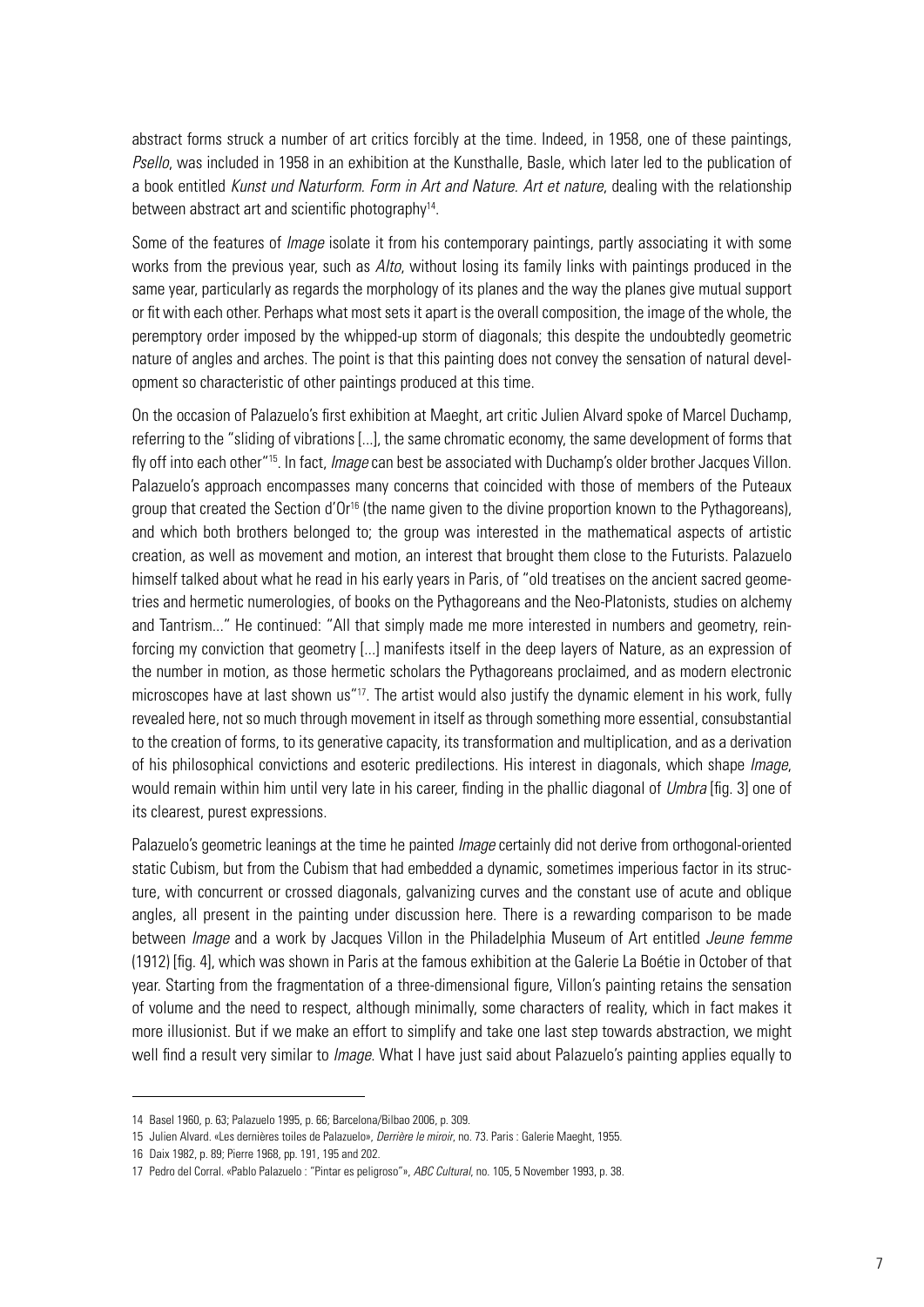

3. Pablo Palazuelo (1915-2007) *Umbra*, 1972 Oil on canvas, 230 x 144.8 cm Bilbao Fine Arts Museum Inv. no. 82/316

Villon's. Palazuelo's work is flatter and more refined, more abstract, more inorganic or "inorganized", being geometric in conception, although the compositional, formal resources are essentially the same. But with a number of other paintings by Villon (*La femme assise* (1914) or *Torse* (1919), to give just two examples), the same comparison can be made.

In an essay written for Palazuelo's 1955 exhibition entitled *Empédocle chez Palazuelo*18, writer Georges Limbour describes the artist's enthusiasm for the Agrigento-born philosopher. Limbour tells how, during a visit to Palazuelo's studio, he recited from memory a fragment of Empedocles (number 17 compiled by Simplicius) that begins: "I have to tell you of a double process: sometimes the One is formed from the Multiple; at others it divides, and from the One emerges the Multiple. Mortal things have a double birth and their destruction is also double: the reunion of all things provokes the existence and the death of one; the other grows and expands when the elements separate. And these elements never cease their continuous change"<sup>19</sup>. Then he picked out his edition of Empedocles, to whom he came after reading Hölderlin's poem *Empedocles* (in which the poet exalts the philosopher for the supposed manner of his death, throwing himself into the crater of

<sup>18</sup> Georges Limbour. «Empédocle chez Palazuelo», *Derrière le miroir*, no. 73. Paris : Galerie Maeght, 1955.

<sup>19</sup> Llanos 1968, p. 161.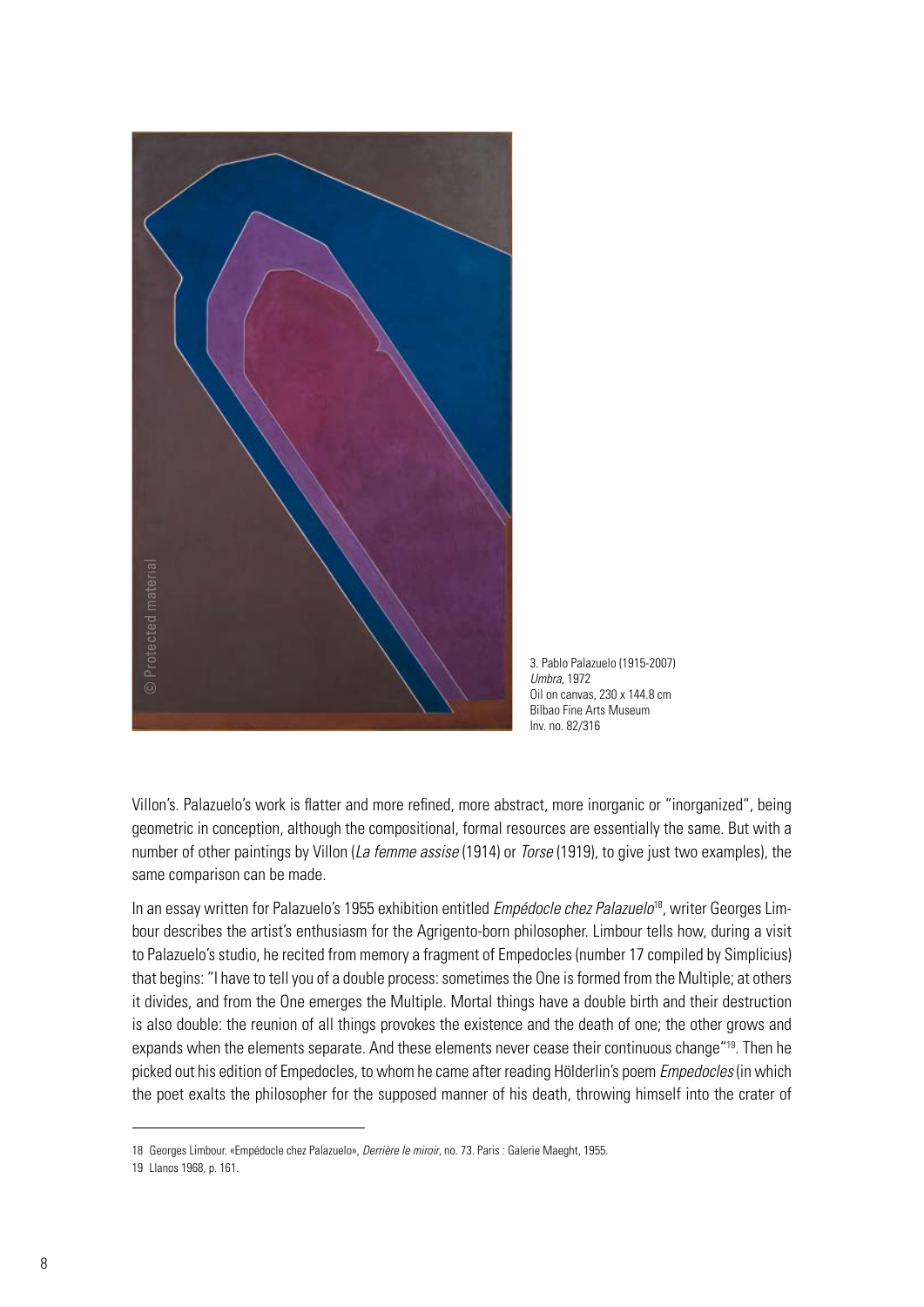

4. Jacques Villon (1875-1963) *Jeune femme*, 1912 Oil on canvas, 146.8 x 114.7 cm Philadelphia Museum of Art The Louise and Walter Arensberg Collection Inv. no. 1950-134-190

Mt. Etna to demonstrate he was a god), and continued reading. This testimony illustrates, as do the artist's own repeated confidences, his interest in esoteric texts and writings that conveyed some philosophical thought poetically, Empedocles, associated with Parmenides and the Pythagoreans, being the last pre-Socratic philosopher to write in verse. In Empedocles' case, the idea of the cosmic cycles that lead from a unitary element encompassing all of reality, the Sphere, a likeness of the Parmenidean Being, to its disintegration in the Multiple, the equivalent of the generation of forms, must have taken root in Palazuelo's mind, together with the idea of the continuous change undergone by the formal elements, as the artist often returned to it; it is also true, however, that Empedocles is by no means the only philosophical source to find accommodation in Palazuelo's mind over the years. I will shortly show how these ideas, undoubtedly transmitted by Palazuelo, also greatly influenced the work of Eduardo Chillida (1924-2002). The fact is that the profound, mysterious, imposing lyricism Palazuelo's work gives off from that moment, when his most personal or at least his most widely disseminated style began to materialize, originated in a radiant revelation of the primitive genesis of forms, of a genuinely poetic intensity and dimension that goes far beyond the mere combination of simple geometric elements or, at the other extreme, any naturalistic reference.

There are number of things I'd like to stress about the complicated, non-linear path the artist took to arrive at this style, a style fully revealed in Madrid at the 1973 exhibition at the Galería Iolas-Velasco. The exhibition featured work largely from the 1960s that was already well known in Paris through several exhibitions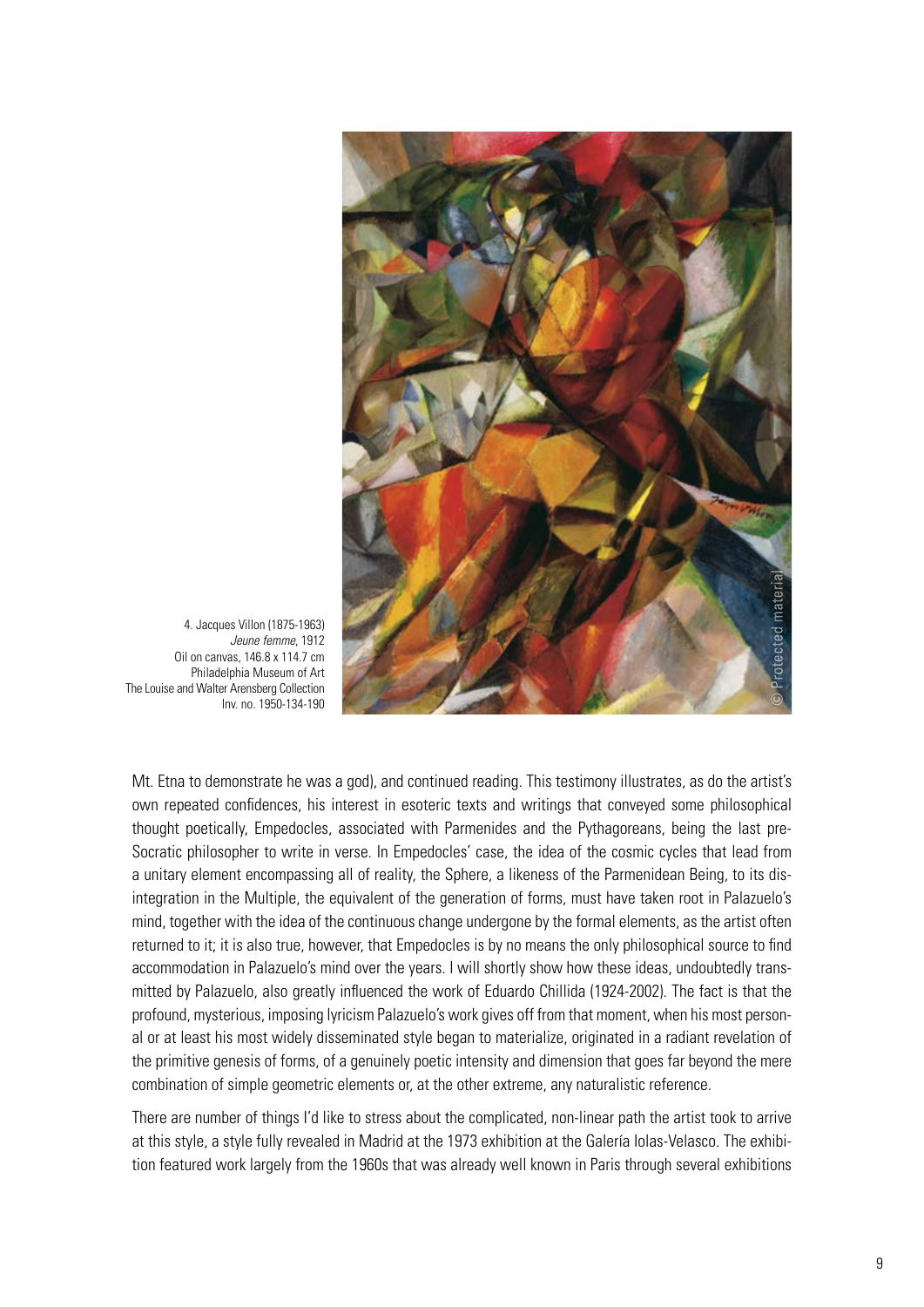

5. Pablo Palazuelo (1915-2007) *Rhyme IV,* 1958 Oil on canvas, 41 x 81 cm Bilbao Fine Arts Museum Inv. no. 98/158

held during the decade. The most obvious feature is that his forms had become more curved, more organic. Another no less important factor is the constant presence of drive, of dynamism, which introduces a sense of temporality, patent in *Image* although resolved in a different way. One always has the feeling that the forms were created on a kind of itinerary (many of the works produced between 1958 and 1961 recall pathways with cracks opening at the edges), that they come in succession, although Palazuelo himself would probably prefer to say one came "in" the other, that a form is born from the others, as if they had started on the eternal change referred to in Empedocles' verse and the mixture, or agglomeration, had engendered the change<sup>20</sup>. A third thing is the strong sensation we get from these paintings of cosmic unity breaking up and a multiplication ordered by some powerful force taking place before our eyes. In some of them, the composition is presided over by a main form, which appears to be, in its plenitude, the last surviving witness to the lost unity and, therefore, generator of the other forms that outline and profile it. The supremacy of a form that presides matriarchally over the multiplicity of the rest was something seen previously in *Psello* [fig. 2], and relatively, but sufficiently clearly, in *Solitudes I*. The relationship begins to show itself on terms of equality in another painting at the Bilbao Fine Arts Museum, *Rhyme IV* (1958) [fig. 5], in which an essential harmony between all the formal planes is appreciable; the sense of itinerancy is not lost or stifled, but the equilibrium achieved is notable.

# Palazuelo and Chillida

After placing *Image* in relation to Palazuelo's other paintings of the time, I would like to explain the painter's influence on Basque art of the 1950s and 60s, perceptible in a series of aesthetic propositions appearing in *Image*. The influence is mainly noticeable in the work of Chillida, Oteiza (1908-2003) and Balerdi (1934-1992).

<sup>20</sup> Ibid., p. 162.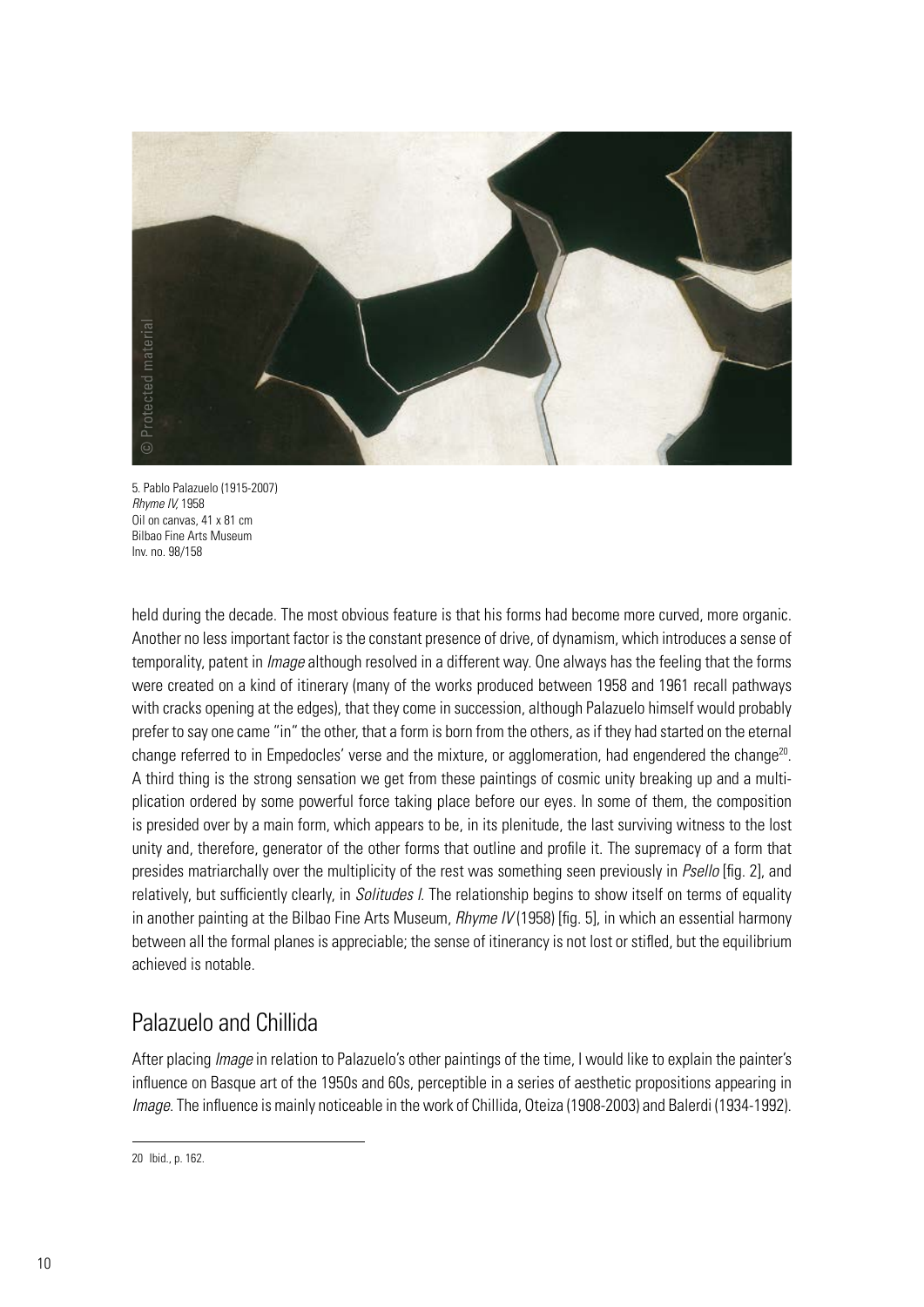

6. Pablo Palazuelo (1915-2007) *Model for "Sonorité jaune" by W. Kandinsky*, 1950 Gouache on paper, 32 x 50 cm Private collection

These three artists all produced major oeuvres, Chillida's being of an international scope greater than Palazuelo's own, but it is licit to think that his work would not have been as it was without the stimulus of the other artist. And although Palazuelo's work left its mark on other artists, his profound connection with Chillida, and the aesthetic hold the latter had on other Basque artists, gives this particular relationship especial significance.

When Eduardo Chillida arrived in Paris in 1948 he struck up a firm friendship with Palazuelo. Both lived in the Cité Universitaire and when Chillida returned to Paris in 1950, to Villaines-sous-Bois, to the north of the city, Palazuelo hired a studio close by. Then in 1951, Chillida went home to San Sebastián, settling in the nearby town of Hernani, where he set about developing his abstract work in iron. When Palazuelo discovered Chillida's work of three years, in 1954, he networked to ensure the Galería Clan in Madrid staged Chillida's first individual exhibition<sup>21</sup>. Palazuelo said that when he met Chillida in Paris, he had been painting for years, while "Chillida had just started, not long before coming to Paris, to model figures." And he claimed to have played a major role, subsequently acknowledged by Chillida, in steering him towards abstraction, often through long smouldering discussions that occasionally flared angrily<sup>22</sup>. In the three years from 1948 to 1950 Chillida's catalogue includes eleven sculptures<sup>23</sup>, all of them figurative, with very simplified forms, revealing the acknowledged influence of archaic Greek art<sup>24</sup>. All except one: *Metamorphosis* (1949), it seems to me, may justly be considered an abstract work. In any case, the abstract work in iron, which was to mark the beginning of an original oeuvre in continuity, would really begin in 1951 with *Ilarik*.

<sup>21</sup> Esteban 1971, p. 183.

<sup>22</sup> San Sebastián 1992, p. 455; Ugarte 1995, p. 37; Palazuelo 1995, pp. 22 and 23.

<sup>23</sup> Esteban 1971, p. 201.

<sup>24</sup> Ugalde 1975, p. 68.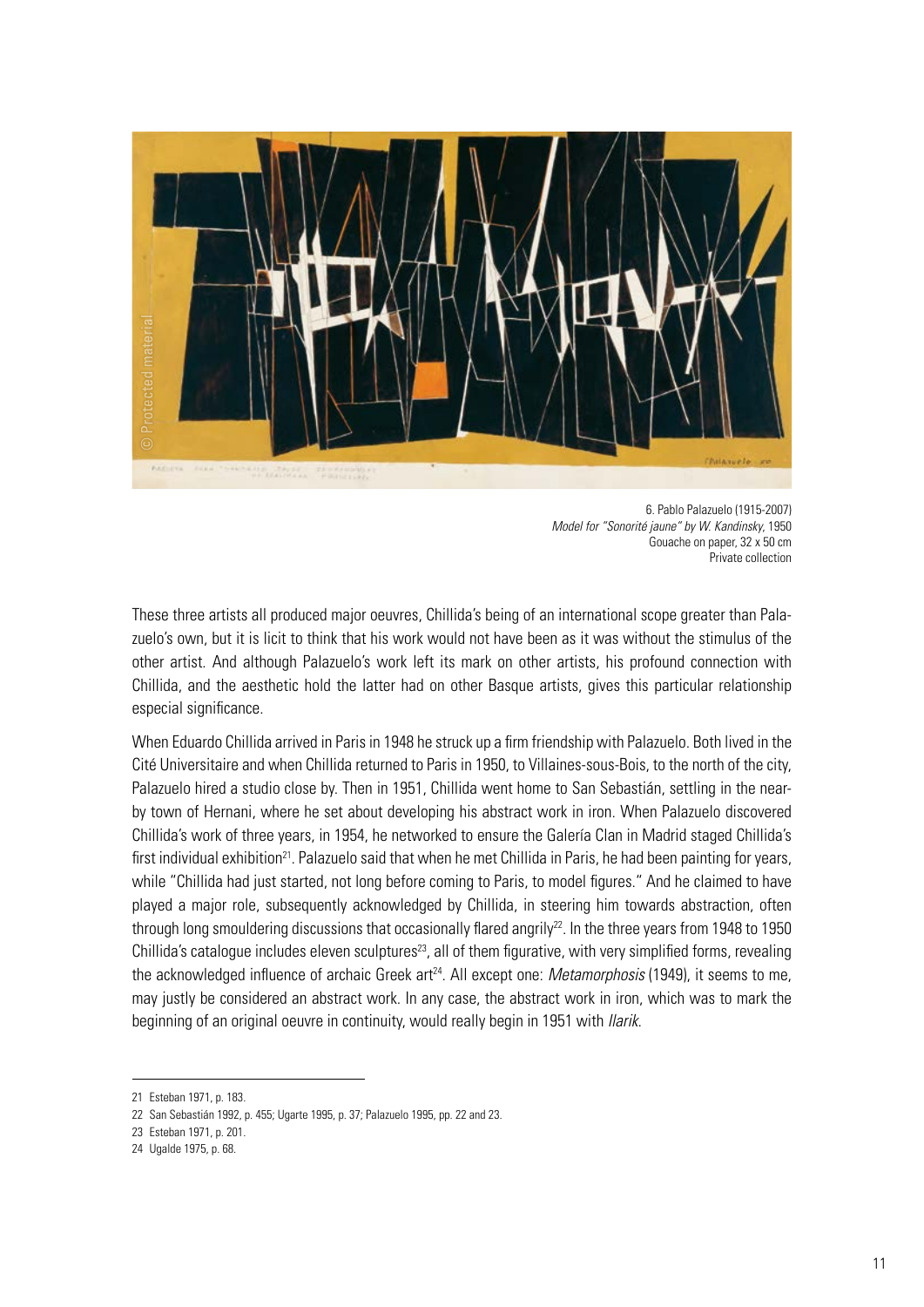By then, largely inspired by Paul Klee, Palazuelo had produced some very elaborate geometric constructions noticeable for the dynamism in the composition, the use of straight but vibrant lines, in relation to the closed forms —as precursors of the cracks or grooves that would soon appear, in more organic work— and the profusion of acute angles. In 1950, Palazuelo was fully immersed in geometric abstraction, or spatialism.

Chillida's first two abstract sculptures, *Ilarik* in iron and *Relief* in lead, both from 1951, are two constructive, geometric works, despite the singular presence of the hammered material and of the imperfection of the edges. But it wouldn't be until *Comb of the winds I* [fig. 7], prepared between 1952 and 1953, that he would produce something that, in its movement and morphology, could really approximate to Palazuelo's artworks, particularly such pieces as *Model for "Sonorité jaune" by W. Kandinsky* (1950) [fig. 6]. In a collage corresponding to a Chillida sculpture, *Untitled (Study for Comb of the winds I)* (1952) [fig. 8] I see a simplification of Palazuelo's gouache. But again, in any case, here Chillida's work was fully immersed in spatialism. As it was, with clear reminiscences, in the iron doors [fig. 9] he made for the Arantzazu basilica in Gipuzkoa, and in some other sculptures, such as *From Within* (1953), which was shown in the Denise René gallery in Paris, shrine of cold or geometric abstraction, in December 1954-January 1955 in the *Premier Salon de la Sculpture Abstraite*25.

Although the doors for Arantzazu are very closely linked to the work of Ben Nicholson [fig. 10], particularly in the use of the circle in the rectangular forms, the refined design, with long forms and a kind of fuzzy orthogonality, which produce a continuous sensation of movement, of instability, of transit, are not too far from Palazuelo's understanding of geometry. It's hard to tell if at this or any other moment there were direct influences from other works, and how such influences might have occurred, although it is true that Chillida travelled regularly to Paris from Hernani<sup>26</sup>, making it more than likely that he knew what Palazuelo was doing. In any case, works such as *Comb of the Winds I* and the doors of the basilica of Arantzazu made a huge impression on several other Basque artists then close to Chillida, including Oteiza and, later on, Balerdi. Oteiza worked on the Arantzazu project from the early 1950s, and Balerdi was a regular visitor to the church site and accompanying decoration. We need to remember that at that time both were figurative artists, and that pretty soon they started to produce abstract geometric works linked to Chillida and Palazuelo or at least stimulated by them. Although the doors had an undoubted, though short and very specific influence on Balerdi, Palazuelo's influence was more persistent.

The first sculpture in which Chillida followed a procedure completely his own, one that would facilitate some of his best works and which evidences one of the cornerstones of his artistic philosophy, was *Irons of Tremor I* (1955). Here he cut into and twisted several sheets of iron, which he then heated to fuse, achieving an apparent intimate continuity of the material over its entire length, as if it were a single sheet that had evolved in space with what we might call calligraphic inspiration. The temporal development I have mentioned in the paintings and drawings of Palazuelo has been transmitted to the sculpture produced by Chillida, which mimics the way some forms, separated by lines or grooves, open up to others, as if an initially continuous plane had crackled, had been represented on paper or on canvas, and then taken into a third dimension as unfoldings with tears and torsions in the iron. All this is achieved at a similar rhythm, although rather more tortured in the sculptor's work —there's a certain torment in Chillida's revelations that is lacking in Palazuelo, more aristocratically distant and sensual— and the same awareness of original unity. Some of these aspects are already present in works by Palazuelo from 1954, such as the gouache

<sup>25</sup> Bordier 1954; Ugalde 1975, p. 97; Las Palmas de Gran Canaria 2001, p. 404.

<sup>26</sup> San Sebastián 1992, p. 458.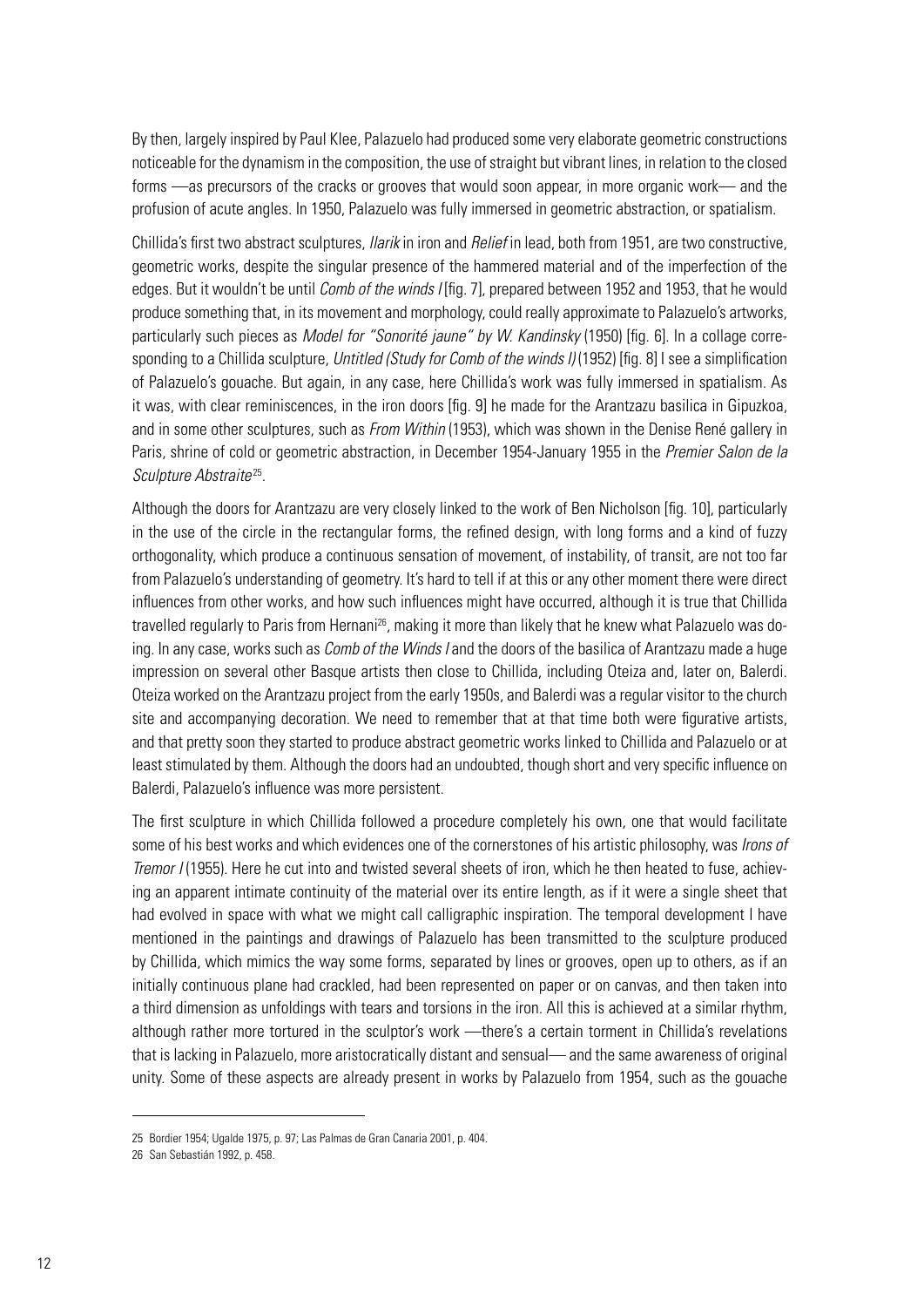

7. Eduardo Chillida (1924-2002) *Comb of the Wind I,* 1952-1953 Iron, 81 x 47 x 62 cm Museo Nacional Centro de Arte Reina Sofía, Madrid Reg. no. AS04703



8. Eduardo Chillida (1924-2002) *Untitled (Study for Comb of the Wind I)*, 1952 Collage, 28 x 38 cm Bilbao Fine Arts Museum Deposit, Carreras Múgica Gallery, Bilbao Dep. 2456



9. Eduardo Chillida (1924-2002) Doors, 1954 Iron. 3 double sheets, 237 x 211 cm (each one) Arantzazu Basilica, Gipuzkoa



10. Ben Nicholson (1894-1982) *1945 (two circles)*, 1945 Oil and pencil on panel, 48 x 45.5 cm The Pier Arts Centre Collection, Orkney, United Kingdom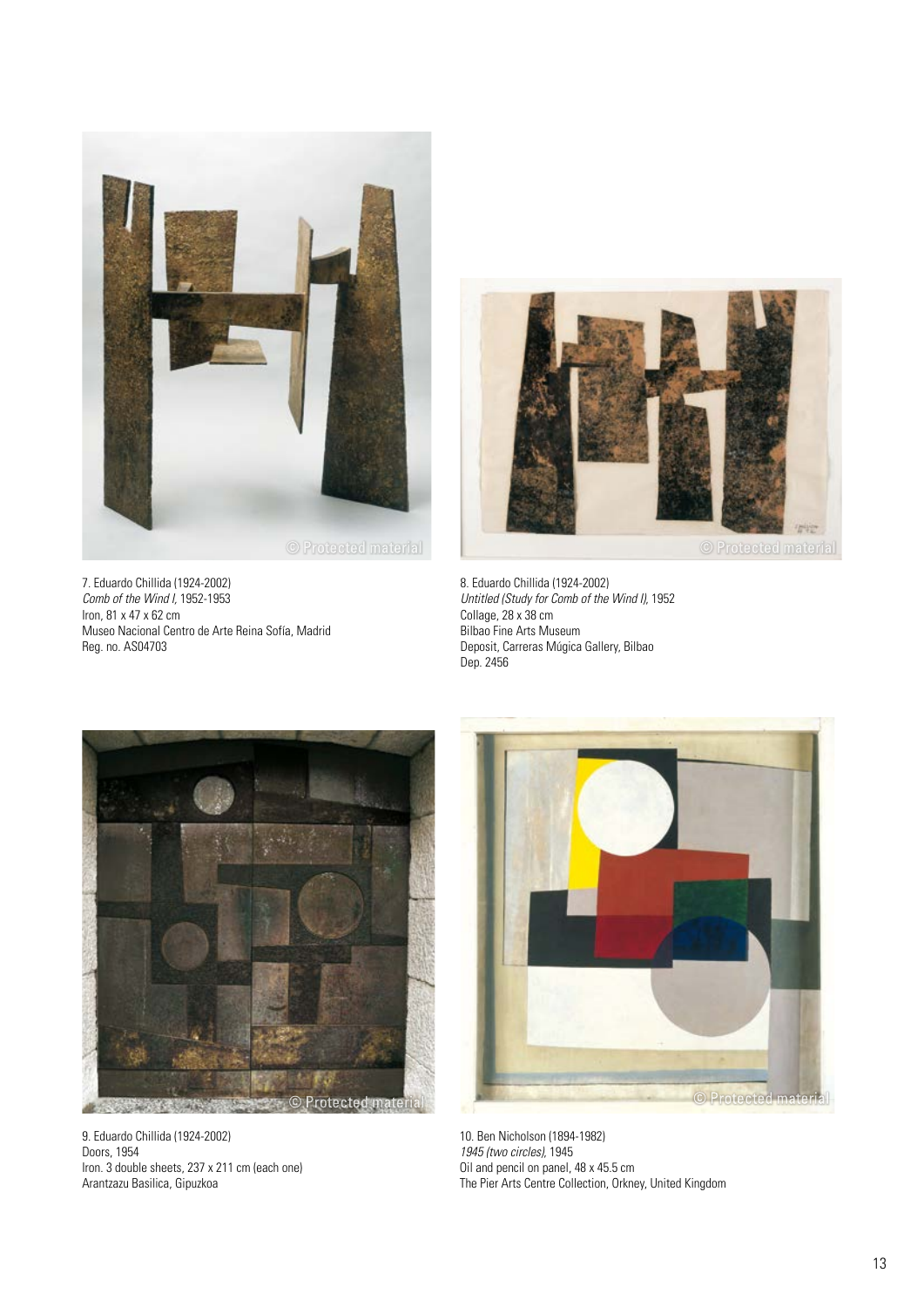

11. Pablo Palazuelo (1915-2007) *Blue,* 1955 Gouache on paper, 30 x 49 cm Private collection, Madrid

*Study for "Sonorité jaune" by W. Kandinsky*; the oil painting *Alto*; another gouache, *Untitled*, linked to the painting; and a drawing entitled *Corola* dated 1954-1955. But a gouache from 1955, *Blue* [fig. 11] is quite revealing. It's not just that the overall development resembles a sketch for a Chillida sculpture; there are also some odd coincidences in some quite unusual elements, like the long thin mast pointing to the void almost at the centre of the composition which is echoed by the sort of plough handle in *Irons of Tremor II* (1956) [fig. 12], which was in Chillida's first exhibition at the Maeght in Paris in 1957 (now in the Bilbao Fine Arts Museum) and which recurs in a number of other sculptures from this decade. This feature is also to be found in Palazuelo's 1956 gouache *Les nuits et les levants de l'aurore (Saint-Jean-de-la-Croix)* [fig. 13] and the upper part of *Image* [fig. 14]. Although lacking this sort of indicator of cosmic solitude or of the infinite, *Ikaraundi* [fig. 16], from 1957, perhaps Chillida's masterpiece from this phase of his career, best re-enacts in three dimensions a development that seems to grow from a central generating form, a hexagon in this case.

However, much of Chillida's work in those years was based on a sort of spatial calligraphy, a fine, continual gestural corpus having less to do with geometry than with informalism, an antagonistic art movement, one of whose most widespread forms of expression was the gestural flourish obtained quickly or "one-off" (a quality which, in Chillida's case, would only be applicable to the drawings), and often based on the artist's own calligraphic activity, or inspired by the sort of coded calligraphies typical of the Far East. He actually called one of these 1957 sculptures *Gesture*. But, beside these linear, irregular sculptures, Chillida produced others based on more voluminous trunks or sheets of iron of a certain thickness, that could come to acquire a more constructive aspect, being the ones that are closest to Palazuelo's work: I refer to *Ikaraundi* and *Irons of Tremor III*, also from 1957. The sense of continuity, however, was common to all of them. One might add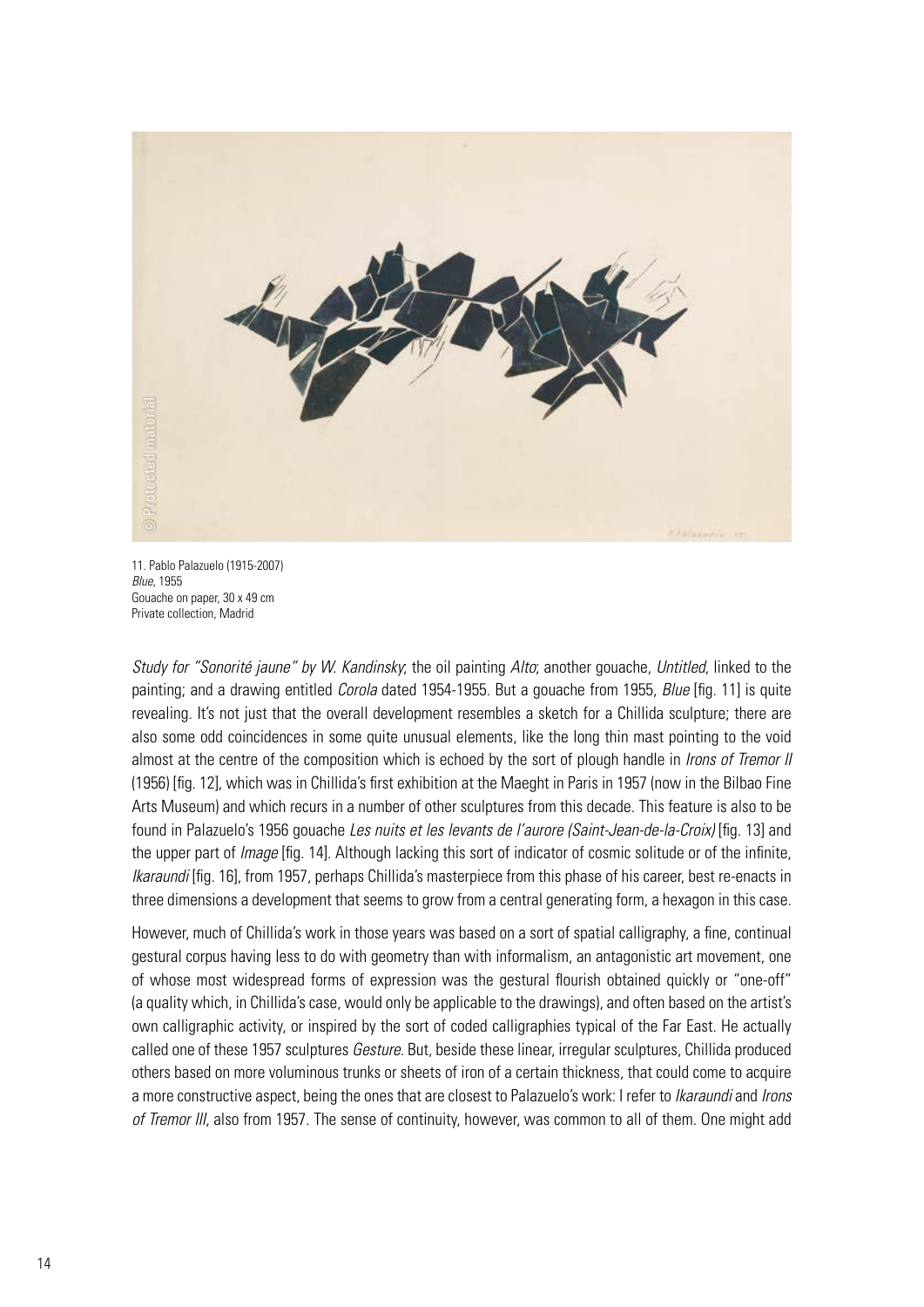

12. Eduardo Chillida (1924-2002) *Irons of Tremor II*, 1956 Iron, 28.5 x 63 x 25 cm Bilbao Fine Arts Museum Inv. no. 03/44



13. Pablo Palazuelo (1915-2007) *Les nuits et les levants de l'aurore (Saint-Jean-de-la-Croix)*, 1956 Ink on paper, 77 x 106.5 cm Fondation Marguerite et Aimé Maeght, Saint-Paul, France



14. Pablo Palazuelo (1915-2007) *Image*, 1955 Bilbao Fine Arts Museum Detail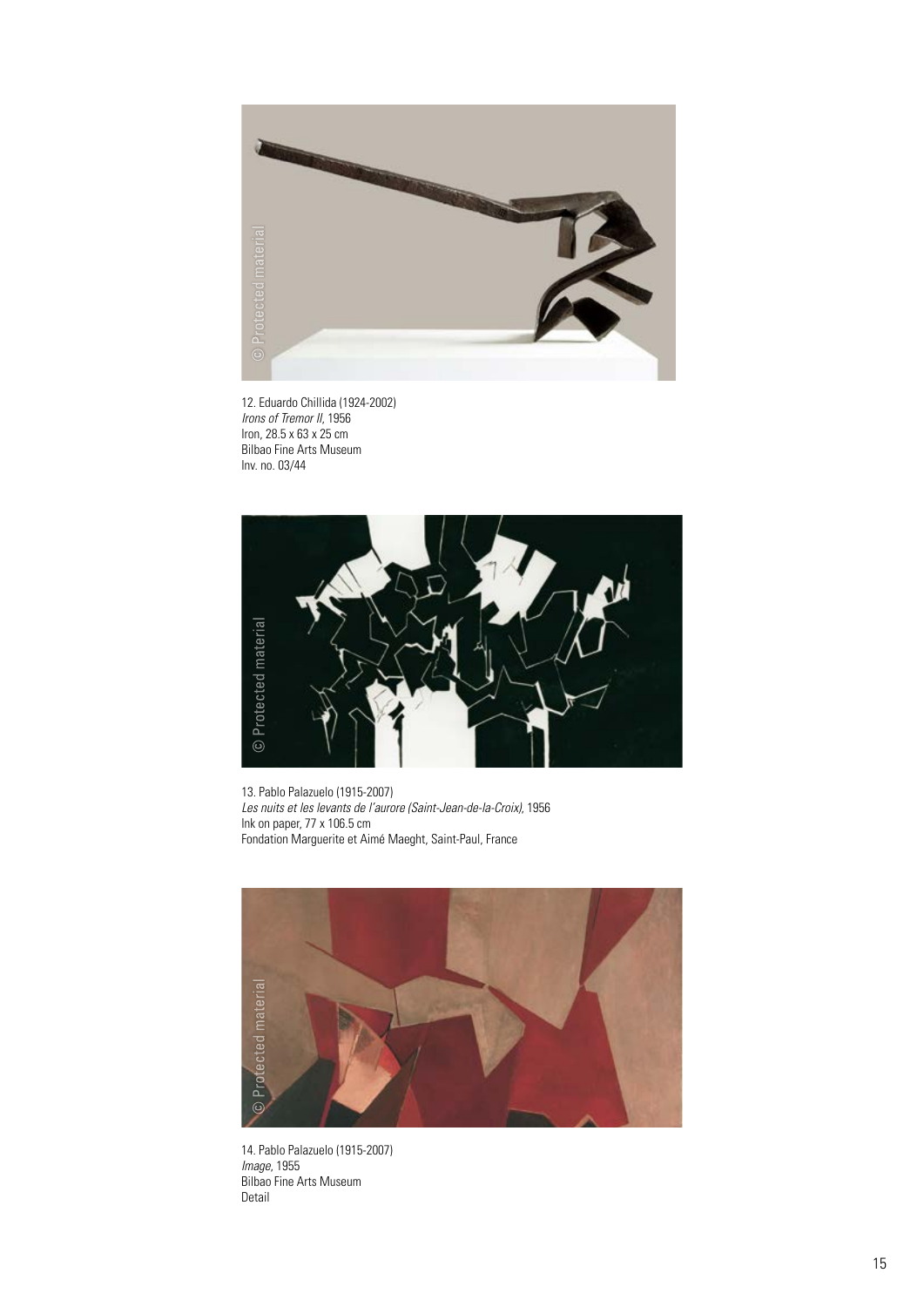

15. Jorge Oteiza (1908-2003) *Homage to the 4th International (Homage to Tatlin)*, 1958 Coppered steel, 36 x 39 x 23 cm Fundación Museo Jorge Oteiza Fundazio Museoa, Alzuza, Navarre

that although cold or geometric abstraction and warm or expressionist abstraction —including the different expressions of informalism— can accommodate an ideal theoretical definition, very few artists became an unequivocal part of either, with many debating between the two options.

Almost from the very beginning of his oeuvre, we find a special sensibility in Palazuelo to the adjacentness of forms, to the limits between them and of forms with the edge of the canvas; it can best be described as an extreme modesty about actually touching each other or invading the other's territory, a modesty that gives the works an oddly erotic motif. Chillida inherited it, so much so that his poetical hypersensitivity to limits crops up in some of his titles, as in *Rumour of Limits* or *Of the Edge*, and is certainly a factor in the mutual closing-in of the tentacles of his sculptures as they strain towards an impossible contact. In discussing *Image* I have described the play made by three forms in the upper third of the painting's surface [fig. 14], the approach to which is an example of the expressive tension created by the phallic appendices' intangibility. They are also elements similar to the indicators of infinity we saw in works such as *Blue* [fig. 11] and some of Chillida's works. Taken together, they can't help but remind us of the way Oteiza shaped the void in some of his metaphysical boxes [fig. 15]. Palazuelo's composition can be taken as a projection into their plane. Asked about his connections with Oteiza's boxes, Palazuelo replied: "Some people say they've got something to do with me. And yet I've never thought directly about Oteiza's work"<sup>27</sup>. Most likely he was referring to his sculptures, and in the answer he hints at a possible influence of Oteiza on him. This has nothing to do with the much earlier issue at hand, as, except for one executed in 1954, Palazuelo's sculptures were not displayed to the public eye until 1977, although he had actually been working on them for the previous ten years<sup>28</sup>.

<sup>27</sup> Palazuelo 1995, p. 23.

<sup>28</sup> Barcelona/Bilbao 2006, p. 311.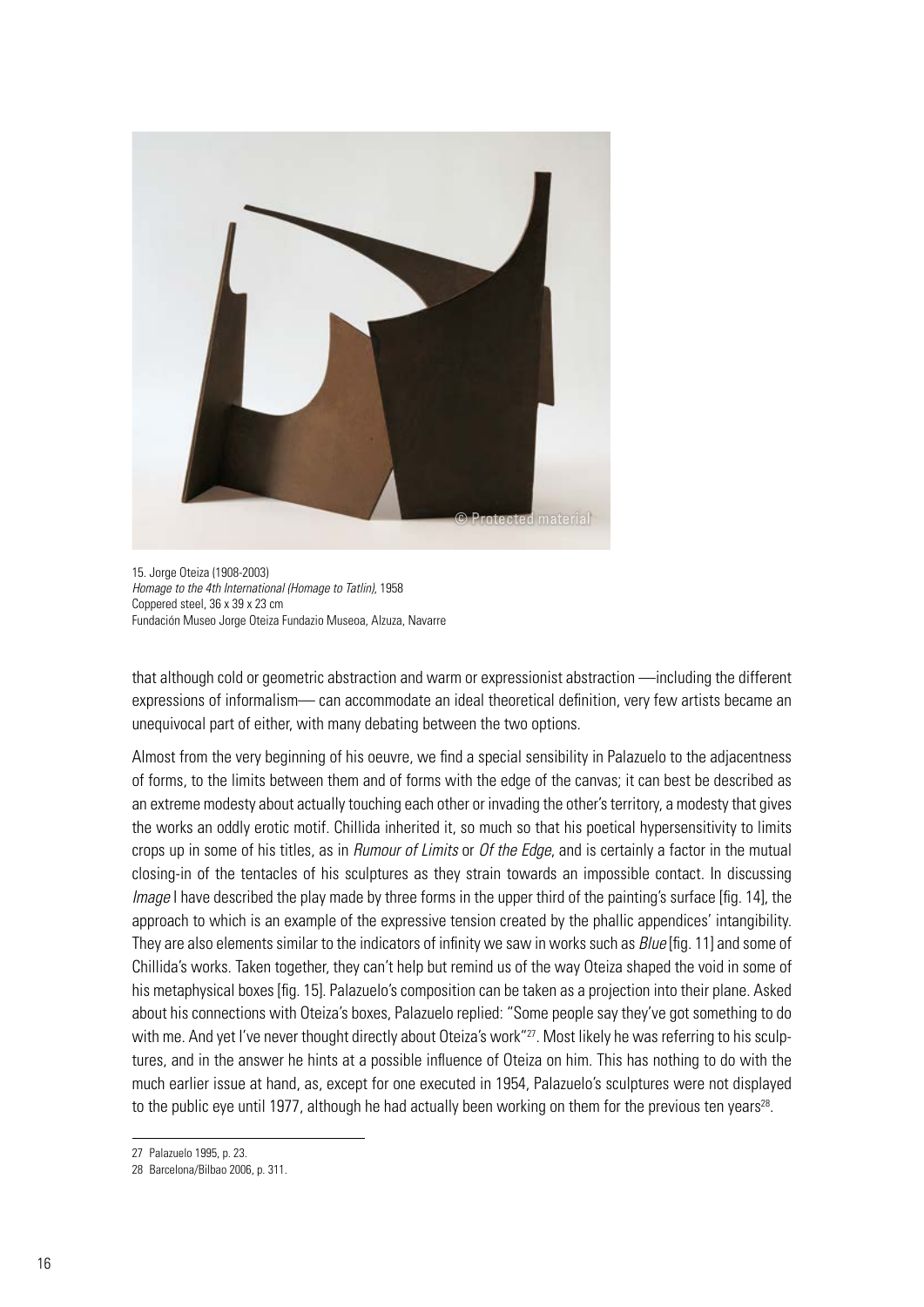

16. Eduardo Chillida (1924-2002) *Ikaraundi*, 1957 Iron, 32 x 68 x 150 cm Private collection, Paris

## Palazuelo and Oteiza

Born in Orio, not far from San Sebastián, Jorge Oteiza began to make a name for himself in the early thirties, although in 1935 he left for South America, and he was more or less lost to European art until his return in 194829. In 1950 he won the competition to provide the sculptures for the basilica in Arantzazu, Gipuzkoa, being built at the time. For the project he produced a Henry Moore-style figurative sculpture for the façade above the doors Chillida had been commissioned to make<sup>30</sup>. But suddenly, in 1955, he began to work on an abstract, constructive geometric work, which he continued to 1958, the year he decided he had reached the ultimate conclusion in his development of sculpture —not just his, but of sculpture in general— and announced that he was giving up his visual and artistic explorations, although he did in fact continue to produce pieces.

In principle, there is no very clear direct relationship between Palazuelo and Oteiza. But there are similarities, as we have just seen. There's a sort of family likeness, beyond the spirit of the times, about some of the directions both artists took. If, for instance, we put *Rhyme IV* [fig. 5] and *Vacuums in a chain* (1958) [fig. 17]side by side, the latter one of the few works by Oteiza where we can talk of temporal development, we will find common interests. A formal coincidence could only be established in Palazuelo's more purely geometric works, as Oteiza's world is strictly geometric, with straight or curved lines far removed from things organic or any other naturalistic deviation, constructed in a succinct material, embodying only spatial ideas. But there are similarities. The planes of many of the void boxes or the facets of many of Oteiza's black stones can be found

<sup>29</sup> Madrid/Bilbao/Barcelona 1988, p. 279.

<sup>30</sup> Viar 1989; Bilbao/San Sebastián 1993, vol. I, pp. 61 and 63.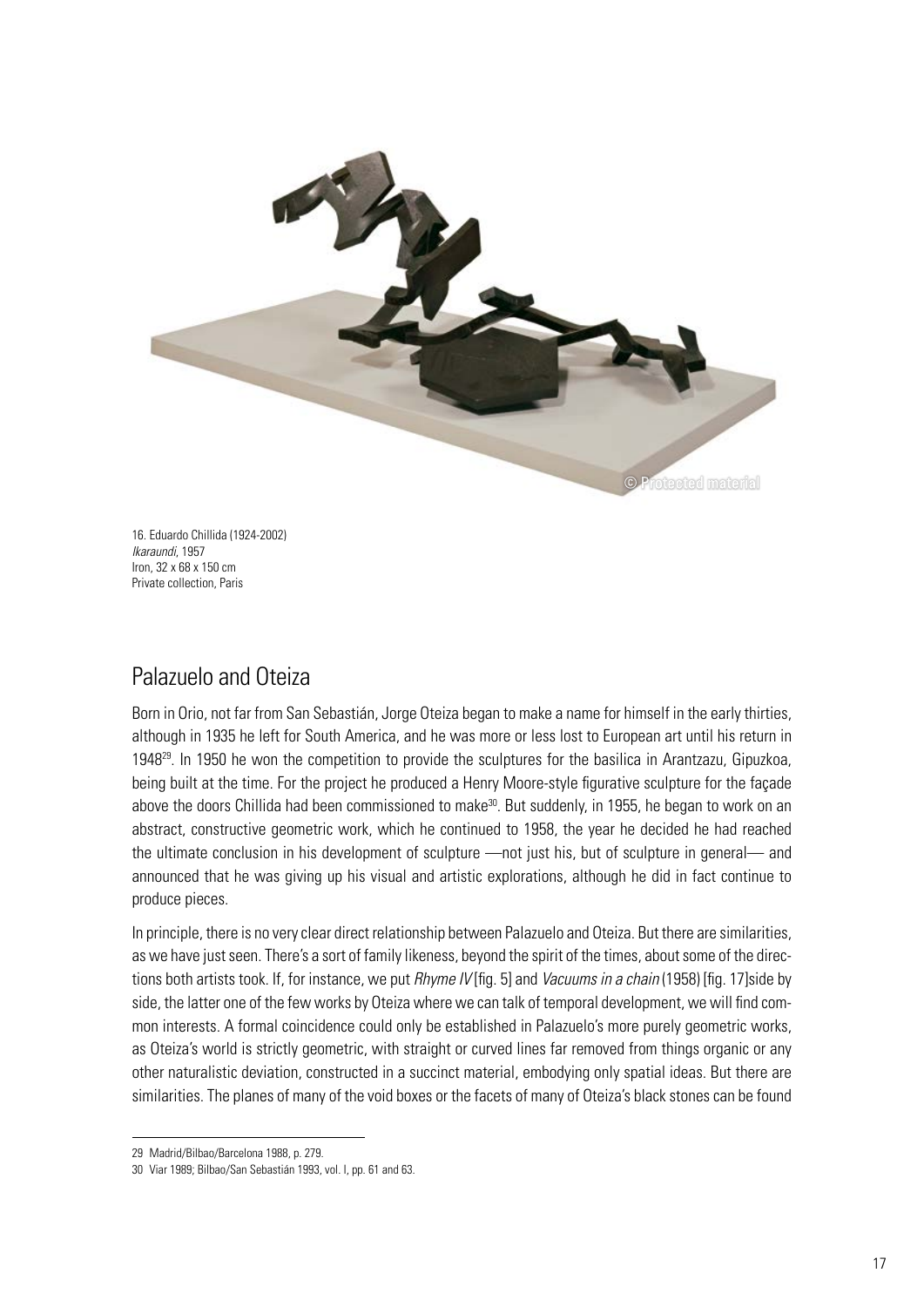

17. Jorge Oteiza (1908-2003) *A Series of Empty Spaces*, 1958 Steel and marble, 41 x 115 x 37 cm Bilbao Fine Arts Museum Inv. no. 82/314

in Palazuelo's early paintings, from 1950 and 1951. This doesn't mean to say that Oteiza necessarily knew Palazuelo's work, which he might have done, although from 1954 he was certainly familiar with Chillida's doors for Arantzazu, which featured such forms. But if we observe the profile of the vacuums or voids, of the visual galleries that Oteiza's more complex boxes provide, we find something similar to the design of some of Palazuelo's more rectilinear limits [figs. 18, 19 and 20].

Even so, the rather more considerable relationship between Palazuelo and Oteiza is channelled through Chillida. One might say that it was Palazuelo who led Chillida to abstraction, and specifically geometric abstraction. Palazuelo it was who conveyed a particular way of understanding the generation of forms that deeply moved the sculptor. To this understanding Chillida added a profound intuition for matter and material, an intuition that was decisive in the development of his sculpture. But the spatialist, geometric or parageometric Chillida of the early sculptures, and recurrently in later works, conveyed geometric abstraction to Oteiza, at least in the emptied metal works, through his doors at Arantzazu and in sculptures such as *Comb of the Winds I* and others. But, curiously, it might not have happened that way at all. Oteiza could perfectly well have accessed spatialism directly through the work of any of its great names, such as Ben Nicholson, as he became interested in the circle inscribed in a square, and actually produced public sculptures with such motifs: his *Homage to Father Donosti* (1957), and *Homage to Father Donosti in Relief* (1959) [fig. 21], in the Banco Guipuzcoano in San Sebastián, and other solid sculptures in which the circular boreholes establish a similar visual play. Oteiza knew Nicholson's work, as the latter had been working with such resources since the 1930s, and actually argued in favour of it at the 1958 Sao Paulo Biennial, at which Oteiza was an award winner31. It is also highly probable that he was aware of Danish sculptor Robert Jacobsen's (1912-1993)

<sup>31</sup> Alzuza (Navarra) 2007, p. 55.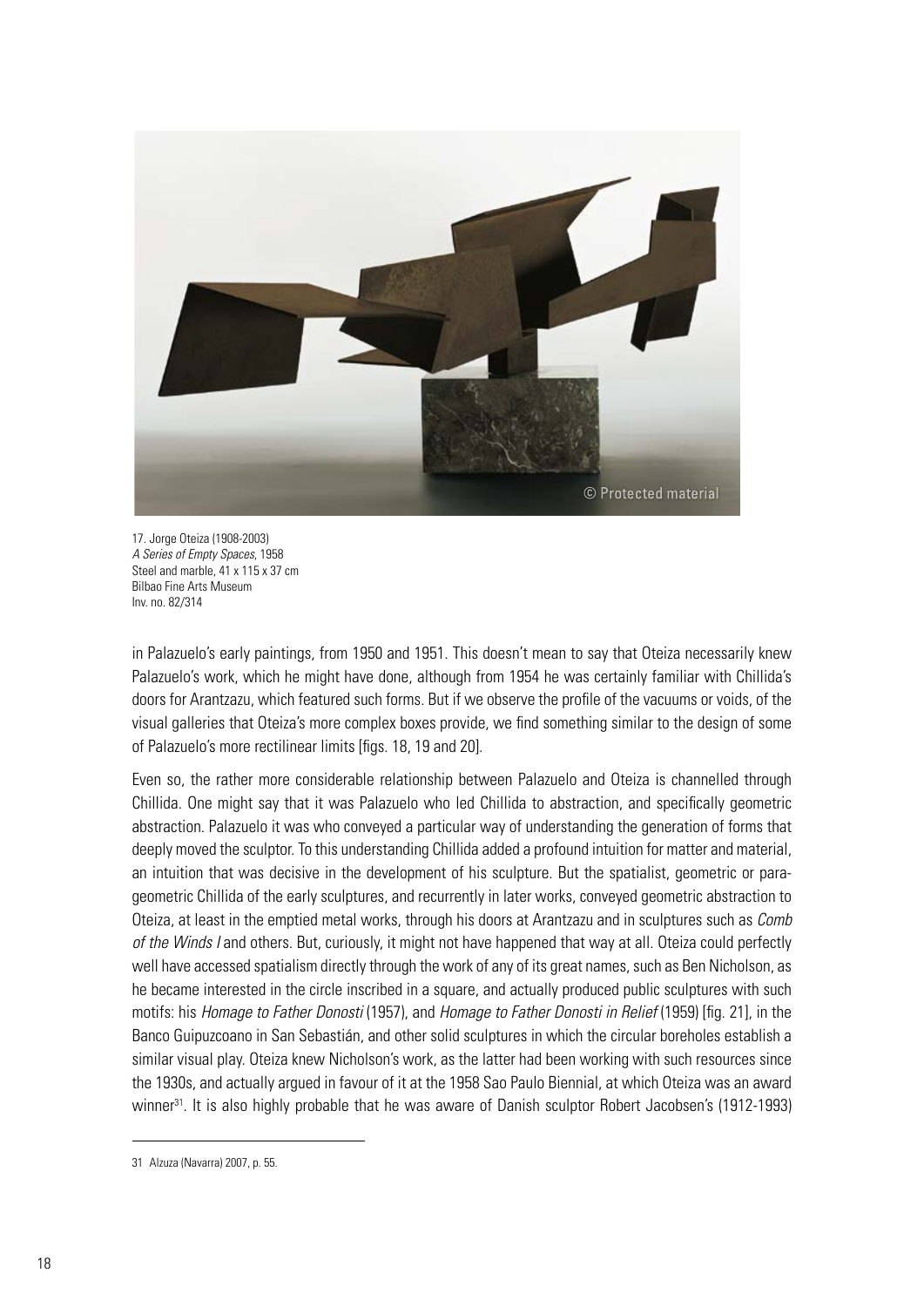

18. Pablo Palazuelo (1915-2007) *Smara V,* 1970 Oil on canvas, 105 x 76 cm Private collection, Paris



19. Pablo Palazuelo (1915-2007) *Derrière le miroir,* no. 184, March 1970



20. Jorge Oteiza (1908-2003) *Portrait of Armed Basque Soldier called Odiseo (Variation on Homage to Mallarmé, 1958)*, 1975 Steel, 44.5 x 50.5 x 53.8 cm Bilbao Fine Arts Museum Inv. no. 82/313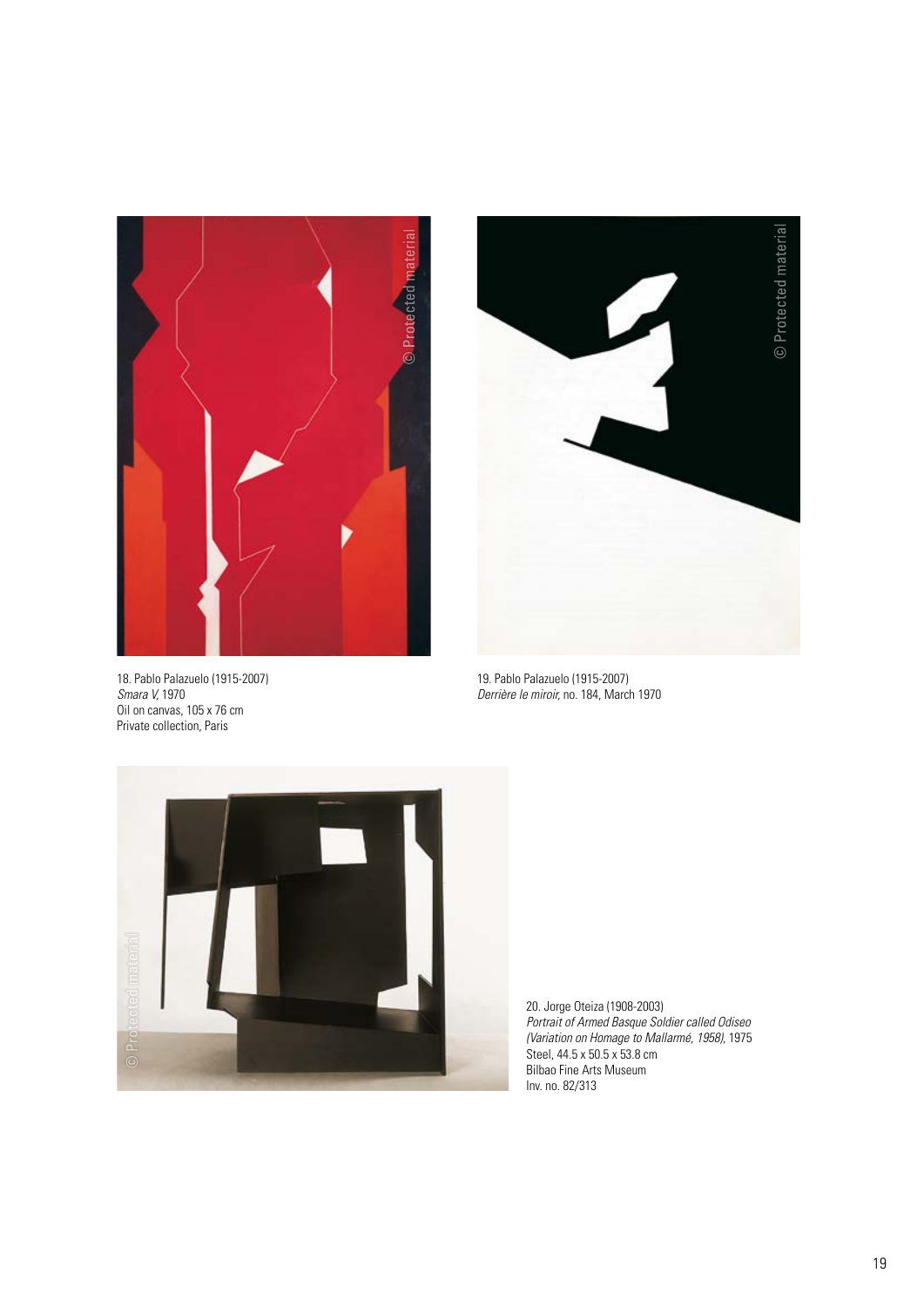

21. Jorge Oteiza (1908-2003) *Relief Homage to Father Donosti,* 1959 Stone, 140 x 900 cm Banco Guipuzcoano, Donostia-San Sebastián

> spatial boxes, on display at Denise René since his arrival in Paris in 1947. But sheer proximity —in the work at Arantzazu— would seem to have been a more powerful contact than most others, particularly perhaps as a catalyst. Part of the sequence of works Oteiza produced in 1957 was such a close, one-by-one derivation of sculptures Chillida had made a few years previously that the origin of the influence hardly seems open to doubt. Above all, coming as it does at the beginning of the experiments with the empty or voided boxes, one should underscore the indebtedness of works such as *Void Construction with Three Positive-Negative Units* and *Void Construction with Four Flat, Positive-Negative Units* [fig. 22], both from 1957, to *Comb of the Winds*  $I^{32}$ .

# Palazuelo and Balerdi

Born, like Chillida, in San Sebastián, the painter Rafael Balerdi met the former in 1955, and the two became firm friends almost immediately. This friendship was decisive in Balerdi's move towards abstraction. Balerdi went to Paris for the first time in October 1956, and probably met Palazuelo through Chillida, gaining access to his studio soon after arriving<sup>33</sup>. That Palazuelo was a major reference for Balerdi's own oeuvre is clear as much from his conversations as from his works, and from their friendship in Madrid in the 1960s; however, although Palazuelo returned to the Spanish capital in 1963, he did not settle there definitively until 1969<sup>34</sup>. Balerdi in the meantime lived in Madrid from 1962 to 1973<sup>35</sup>. But the fact is that Palazuelo's painting could well have influenced Balerdi's from late 1956. However that might be, Balerdi had already experimented with the clearest geometric abstraction in a number of murals he painted for the Universidad Laboral in Tarragona [fig. 23] in the summer of 1956, before leaving for Paris. The murals seem to have taken their inspiration from Chillida's doors for the Arantzazu basilica, possibly the only spatialist work he knew outside of books at the time, as it is most unlikely that he would have seen anything similar in Madrid, where he lived for some months in 1955 and 1956<sup>36</sup>. But Paul Klee also had a big influence on Balerdi when the latter was coming to

<sup>32</sup> Viar 1989, pp. 306-307. The sequence of corresponding sculptures I refer to, with Oteiza's work named first, is: *Void construction with four flat positive-negative units* (1957) with *Comb of the winds I* (1952-1953); *Phase prior to the de-occupation of the sphere, Dynamic conjunction of two pairs of lightweight curved elements* and *From the series of the de-occupation of the sphere* (the three from 1957) with *Music of the spheres I*, *Music of the spheres II* (both from 1953), *Three I* (1952) or *Music of the constellations* (1954); *Nucleus contracting* (1957) with *Katezale* (1956). Note 2 of this essay quotes the authors who might be considered Oteiza's precursors and refers to Kosme María de Barañano's interesting article: «Oteiza, escultor (y 3)», *El Correo Español-El Pueblo Vasco,* Bilbao, 19 July 1988.

<sup>33</sup> Bilbao/San Sebastián 1993, vol. I, pp. 145 and 151. The suggestion that Balerdi might have met Palazuelo in Paris in 1956 or in the immediately following years contradicts what I said in an essay of mine on Balerdi, which I based on talks with artist. Now I'm more inclined to think that, on this point at least, Balerdi's memory was playing him false, as it did so often. Bearing in mind Chillida was friends with both, it really is most unlikely that Balerdi did not visit Palazuelo while in Paris.

<sup>34</sup> Barcelona/Bilbao 2006, p. 310.

<sup>35</sup> Bilbao/San Sebastián 1993, vol. I, p. 265 and ff.

<sup>36</sup> Ibid., pp. 139 and 143.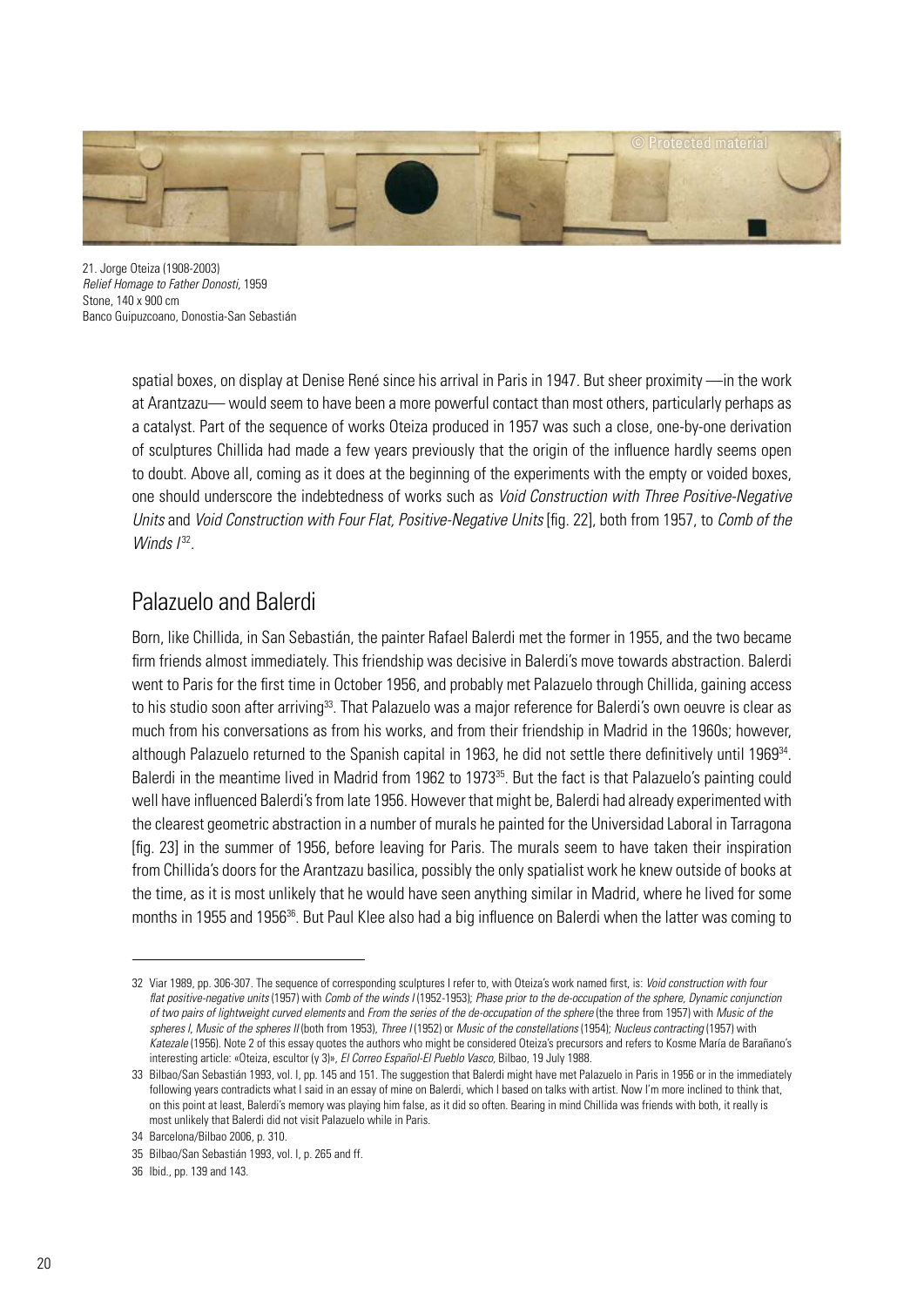

22. Jorge Oteiza (1908-2003) *Empty Construction with Four Flat Units, Positive-Negative,* 1957 Iron, 31.5 x 45.5 x 29.5 cm Bilbao Fine Arts Museum Deposit by the Basque Government Dep. 141

grips with abstraction. Two surviving paintings from around 1956 and a number of drawings bear witness to this. One of them, *Obscure Geometry I* [fig. 26], actually looks a lot like a Palazuelo painting, *Composition Abstraite* [fig. 25], 1950, in the way it amplifies and simplifies Klee's architectural representations [fig. 24]<sup>37</sup>.

A series of similar paintings Balerdi produced between 1956 and 1958, using a dark palette basically comprising earthy colours, inspired in Gova's black paintings<sup>38</sup>, have features too close to Palazuelo's paintings for them not to be taken into account, despite the diffusion of forms and the chiaroscuros, very much in line with lyric abstraction. The bodies in these paintings depicted as points of crystal or polygons, together with the hidden fragmentation of the basic plane, although a long way from profiled drawing, recall the works of Palazuelo we have already seen. One of them, *Dense*, was included in the 1958 Pittsburgh Museum Carnegie Institute art exhibition<sup>39</sup>, the one where Palazuelo's *Mandala* won an award. Apart from a number of other angular forms, a hexagon presides over the composition of Balerdi's *Essential Earth* (c. 1957-1958) [fig. 27], rather like the hexagon in Chillida's *Ikaraundi*, with a small embedded form similar to *Psello* [fig. 2] and *Solitudes I*. Curiously, Balerdi called a painting from around 1957 *Alborada* (*Aubade*), a title used by Palazuelo for a 1952 painting, although this may be a coincidence brought about by the lyrical effusions of the time. The colours used in these paintings by Balerdi, which I have linked to Goya, are also similar to Palazuelo's palette, as is the thick, pasty way the paint is applied, with no very clearly drawn frontiers being established (although certainly lighter in Palazuelo).

<sup>37</sup> Ibid., pp. 109 and 115.

<sup>38</sup> Ibid., p. 163.

<sup>39</sup> Ibid., p. 149.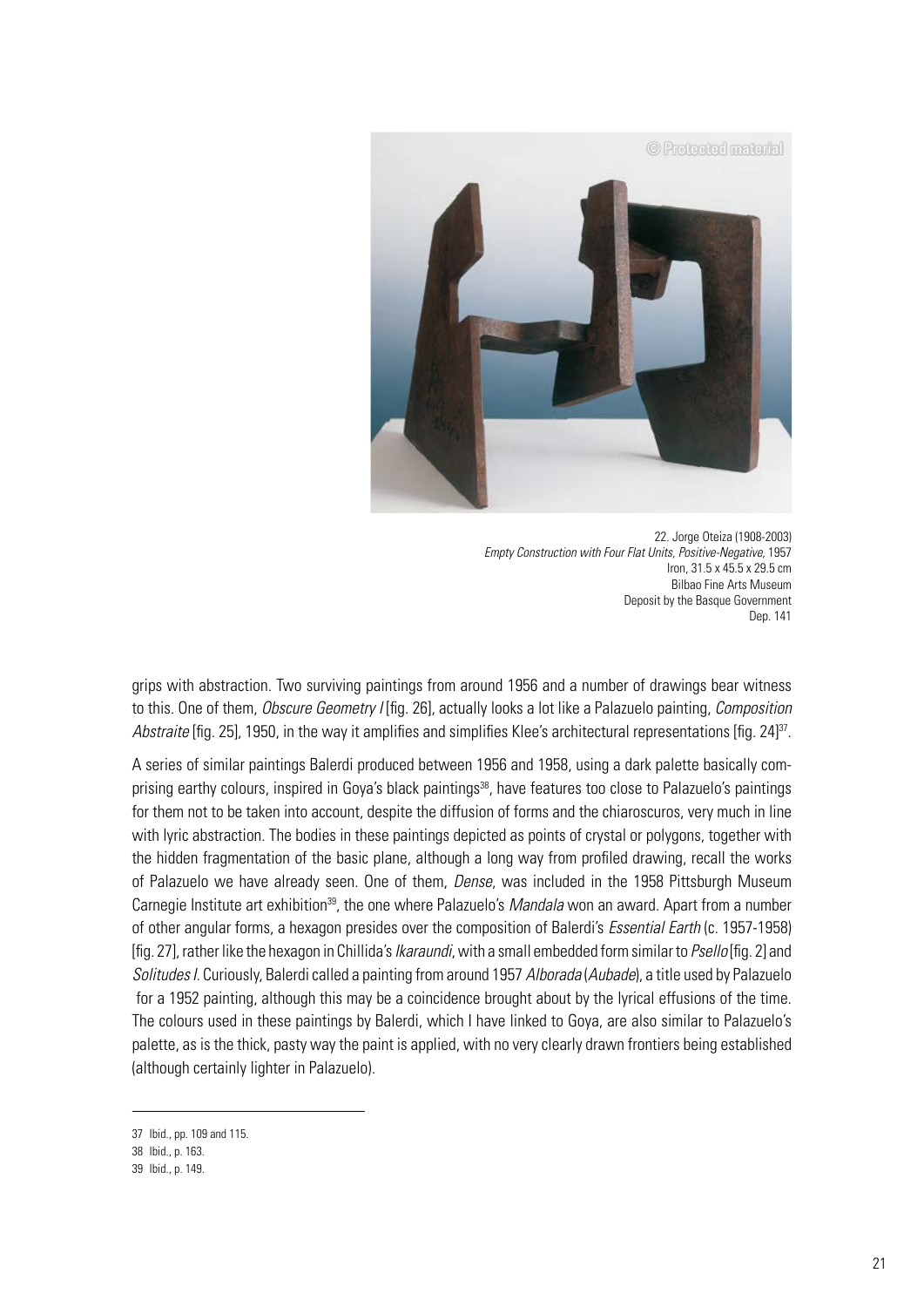

23. Rafael Balerdi (1934-1992) *Tarragona II,* 1956 Industrial paint on wall, 138 x 364 cm Old Universidad Laboral, Tarragona

For some time after, Palazuelo-style motifs recurred constantly in Balerdi's paintings. Although Balerdi became infatuated with gestural informalism in 1960, over the next fifteen years he worked on a formalist, crystallized body of painting full of organic forms, in which orderings similar to the ones Palazuelo had developed (labyrinthine agglomerations of amoeba-like elements and sinuous lines) frequently appeared from the early sixties on [figs. 28 and 29]. Phallic forms crop up again and again, sometimes penetrating in interstices, in the work of both artists [figs. 30 and 31]. Balerdi also has his own way of pointing up limits. And there are some intimate, rarely seen drawings of his, difficult to date accurately but which I judge to be from the late 1950s, which bear witness to the long shadow Palazuelo cast over the younger artist's work [figs. 32 and 33]. Even so, it is true that it would be virtually impossible to find two more contrary spirits than the ones we intuit from the oeuvres of Balerdi and Palazuelo: Palazuelo, essential, ultimately rooted in the sign; Balerdi, Monet's heir, subjugated by appearances. The coincidence of some artistic resources in both painters is, however, quite evident.

## Conclusion

I think it was well worthwhile to point out the links between these four artists, largely because their work marked Basque and Spanish art indelibly in the nineteen-fifties and sixties. Friends whose friendships went through the inevitable rough passages, at certain times they influenced each other quite forcefully. They were chosen to take part in similar international art festivals, some winning the highest awards. All of them received support from the leading Spanish art collector of the age, the Navarra-born, Madrid-based industrialist Juan Huarte, and his brothers, who, among other cultural initiatives, sponsored the journal *Nueva Forma* (New Form)<sup>40</sup>, the place to look to for anyone interested in finding out more about the work of all four, particularly through the essays of the journal's directors, architect Juan Daniel Fullaondo and art critic Santiago Amón. All four sought to shroud their oeuvre in philosophical speculation, something that reinforced the essentialist quality of their creations. For a few short years, the influences, coincidences and development of ideas were continuous. Besides, a certain spirit of the age facilitated the immediate understanding and

<sup>40</sup> Ibid., pp. 143 and 145.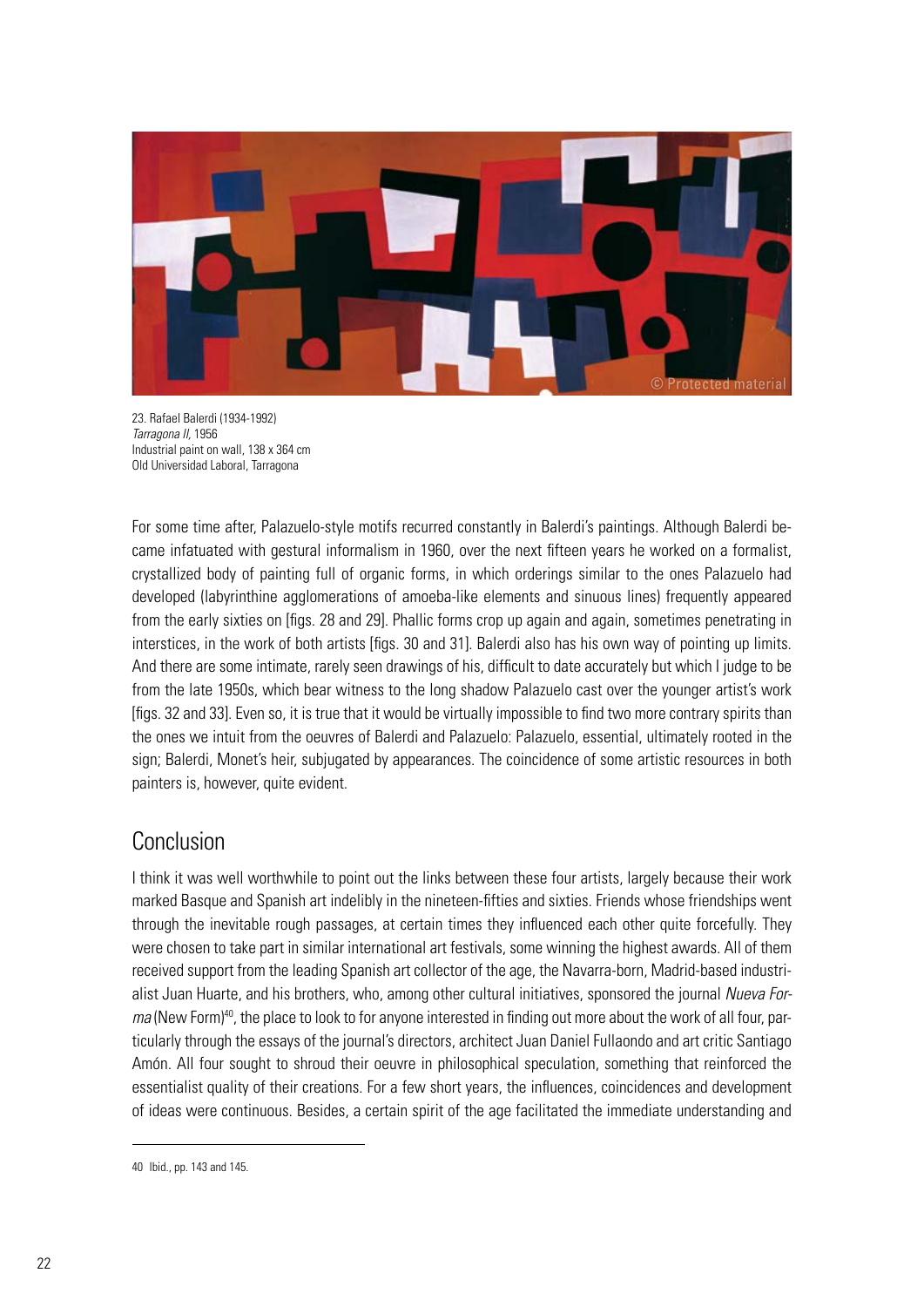

24. Paul Klee (1879-1940) *Architektur mit der roten Fahne*, 1915 Watercolour and oil on chalk background, 31.5 x 26.3 cm Zentrum Paul Klee, Bern Livia Klee Donation



25. Pablo Palazuelo (1915-2007) *Composition abstraite*, 1950 Oil on canvas, 81 x 65 cm Musée national d'art moderne-Centre Georges Pompidou, Paris



26. Rafael Balerdi (1934-1992) *Dark Geometric I*, c. 1956 Oil on canvas, 89 x 114 cm Bilbao Fine Arts Museum Inv. no. 04/20



27. Rafael Balerdi (1934-1992) *Land Alive* Oil on canvas, 54 x 65 cm Private collection, San Sebastián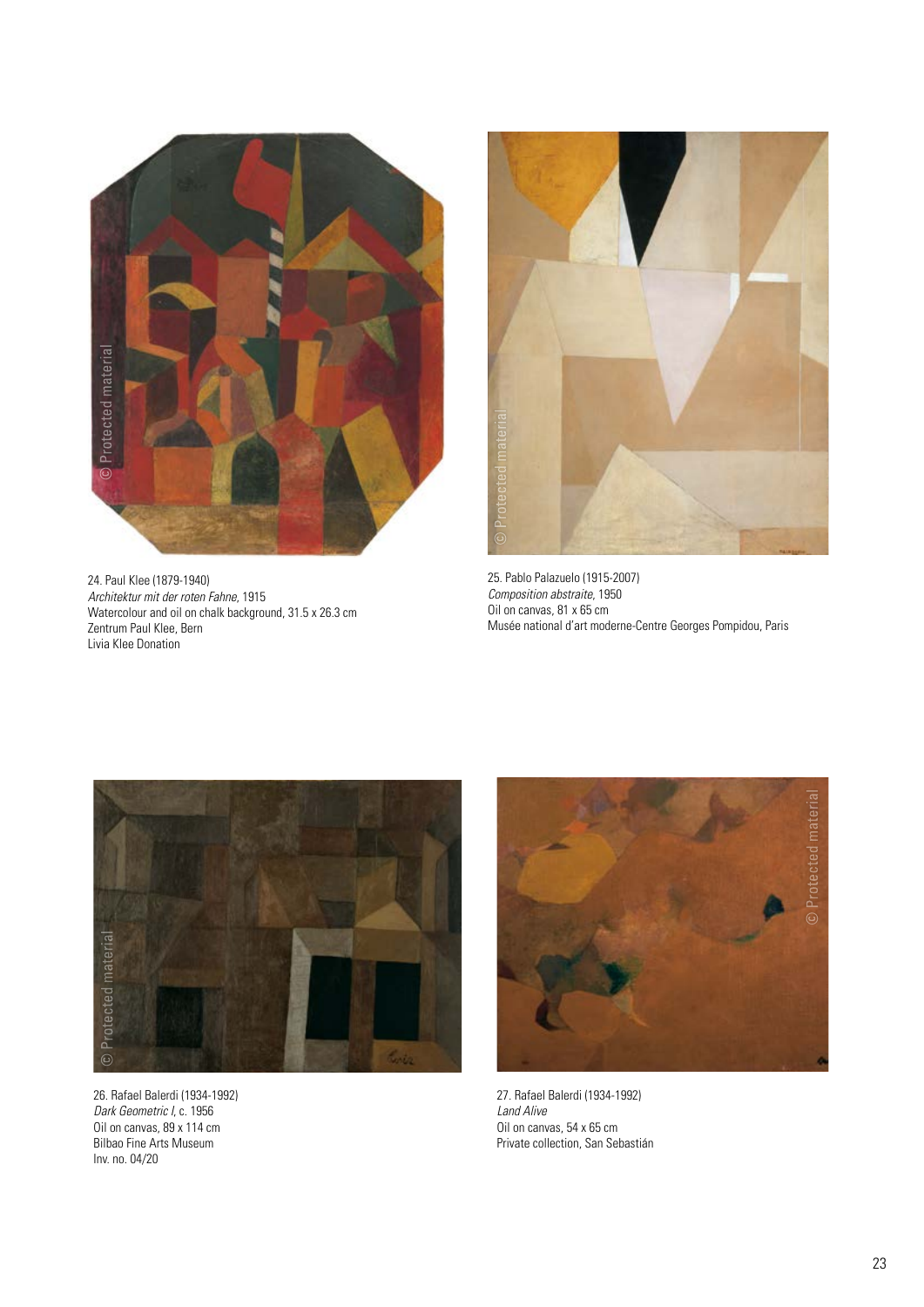

28. Pablo Palazuelo (1915-2007) *Untitled*, 1959 Gouache on paper, 78 x 58 cm Private collection, Madrid



29. Rafael Balerdi (1934-1992) *The Giants*, 1972 Oil on canvas, 130 x 195 cm Private collection, Madrid



30. Pablo Palazuelo (1915-2007) *Omphale II*, 1962 Oil on canvas, 277 x 207 cm Fondation Marguerite et Aimé Maeght, Saint-Paul, France Detail



31. Rafael Balerdi (1934-1992) *Venice*, 1964-1972 Oil on canvas, 130 x 195 cm Bilbao Fine Arts Museum Inv. no. 07/408 Detail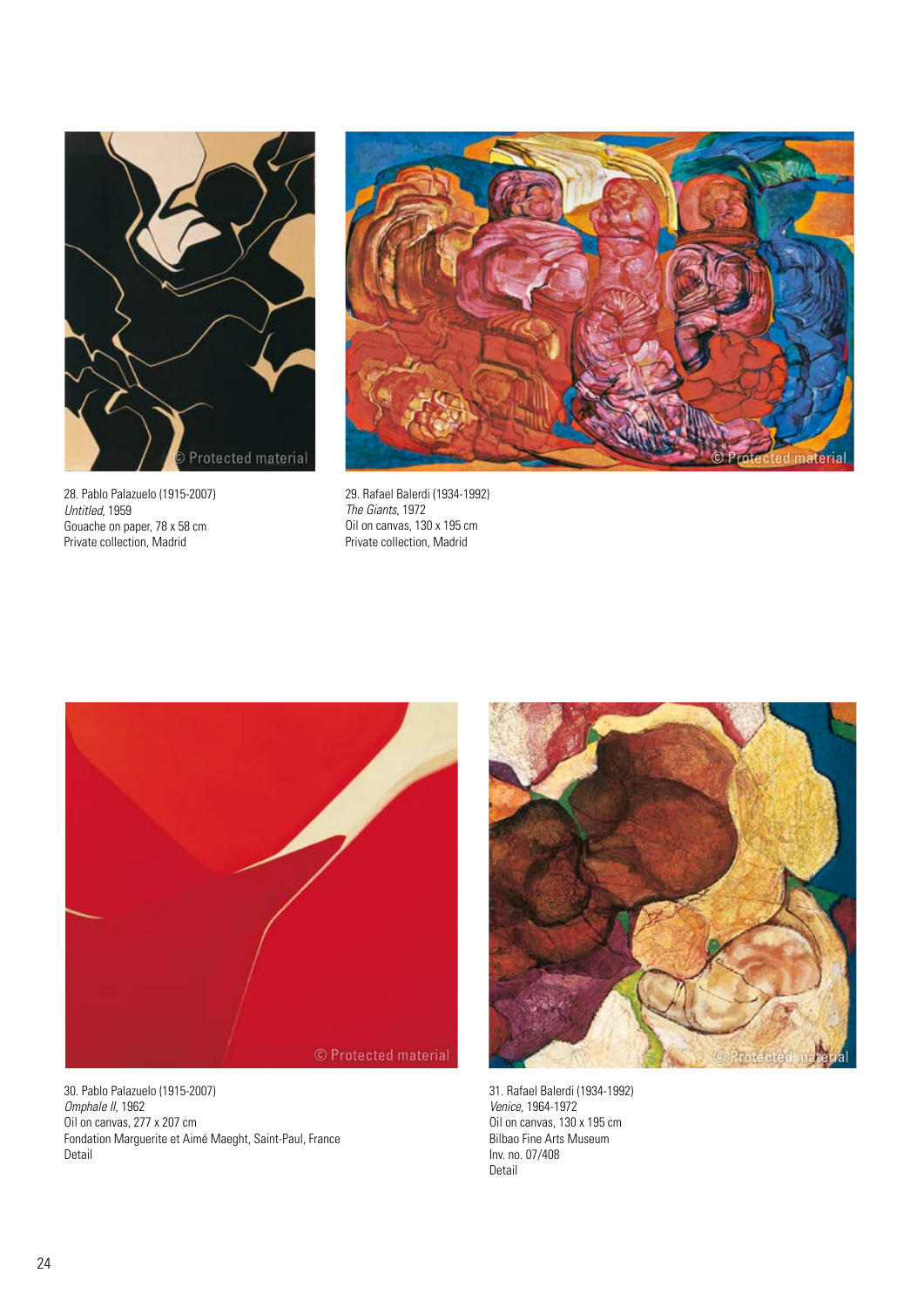

32. Pablo Palazuelo (1915-2007) *Untitled*, 1954 Ink on paper, 31 x 47 cm Collection Sylvie Baltazart-Eon, Paris



33. Rafael Balerdi (1934-1992) *Untitled* Ballpoint pen on paper, 21.2 x 27.6 cm Bilbao Fine Arts Museum Inv. no. 08/61

assimilation of the latest discoveries and developments. 1948 was a key year for three of these artists. By then fully at home with abstraction, Palazuelo upped sticks and took himself off to Paris. Chillida dated his earliest, figurative sculptures in that year. Oteiza returned from Argentina after thirteen years in Latin America, and his art career took on new life. Relations between them became more complex and interesting in the fifties, a time of profound influences. After 1958, only Balerdi, the youngest of the four, found stimulus in what Palazuelo was doing, although the influence no longer touched the core, the roots of his style. With his late interest in the systematic creation of sculpture, Palazuelo himself recovered connections with Chillida and Oteiza. But by then the fertile exchange of ideas and the radical transformations of style were things of the past.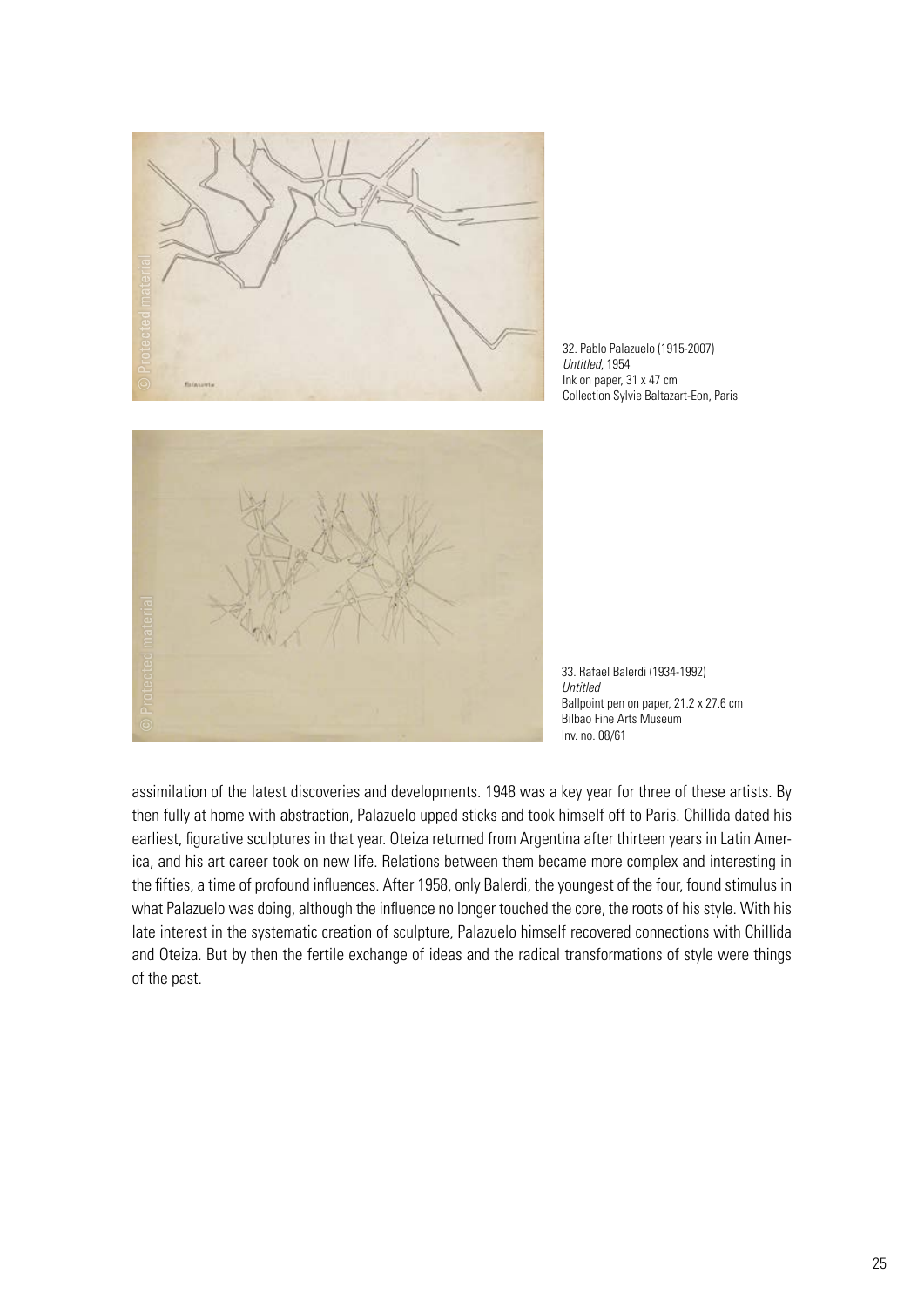### BIBLIOGRAPHY

#### Alzuza (Navarra) 2007

*IV Bienal del Museo de Arte Moderno = Arte Modernoaren Museoaren IV. Bienala : 1957, Sao Paulo, Brasil.* [Exhib. Cat.]. Javier Manzano... [et al.] (eds.). Alzuza (Navarra) : Fundación Museo Jorge Oteiza = Jorge Oteiza Fundazio Museoa, 2007.

#### Barcelona/Bilbao 2006

*Palazuelo : proceso de trabajo.* [Exhib. Cat.]. Barcelona : Museo d'Art Contemporani de Barcelona ; Bilbao : Museo Guggenheim Bilbao, 2006.

#### Basel 1960

*Kunst und Naturform = Form in Art and Nature = Art et Nature*. [Exhib. Cat., Basel, Kunsthalle]. Georg Schmidt ; Robert Schenk (eds. ). Basel : Basilius, 1960.

#### Bilbao Fine Arts Museum... 2006

*Bilbao Fine Arts Museum : guide.* Bilbao : Bilboko Arte Eder Museoa = Museo de Bellas Artes de Bilbao, 2006.

#### Bilbao/San Sebastián 1993

*Balerdi : la experiencia infinita = azkengabeko esperientzia*. [Exhib. Cat.]. Javier Viar (ed.). Bilbao : Rekalde Erakusketa Aretoa = Sala de Exposiciones Rekalde ; Donostia-San Sebastián : Koldo Mitxelena Erakusetaretoan = Sala de Exposiciones Koldo Mitxelena, 1993.

#### Bordier 1954

Roger Bordier. "Premier salon de la sculpture abstraite, Galerie Denise René : les exposants", *Art d´Aujourd´hui*, no. 8, Paris, December 1954, pp. 4-10.

#### Daix 1982

Pierre Daix. *Journal du cubisme*. Genève : Skira, 1982.

#### Esteban 1971

Claude Esteban. *Chillida*. Paris : Maeght, 1971.

#### Esteban/Palazuelo 1980

Claude Esteban ; Pablo Palazuelo. *Palazuelo*. Paris : Maeght, 1980.

#### Las Palmas de Gran Canaria 2001

*El arte abstracto y la galería Denise René*. [Exhib. Cat.]. Las Palmas de Gran Canaria : Centro Atlántico de Arte Moderno, 2001.

#### Llanos 1968

Alfredo Llanos. *Los presocráticos y sus fragmentos : desde los milesios hasta los sofistas del siglo V*. Buenos Aires : Juárez, 1968.

#### Madrid/Bilbao/Barcelona 1988

*Oteiza : propósito experimental = an experimental proposition*. [Exhib. Cat., Madrid, Fundación Caja de Pensiones ; Bilbao, Museo de Bellas Artes de Bilbao ; Barcelona, Fundació Caixa de Pensions]. Madrid : Fundación Caja de Pensiones, 1988.

#### Madrid 1991

*Mil novecientos once, mil novecientos sesenta y siete*. [Exhib. Brochure]. Madrid : Galería Nieves Fernández, 1991.

#### Madrid/Valencia 1995

Palazuelo. [Exhib. Cat., Madrid, Museo Nacional Centro de Arte Reina Sofía; Valencia, IVAM Centre Julio González]. Madrid : Museo Nacional Centro de Arte Reina Sofía, 1995.

#### Palazuelo 1995

Pablo Palazuelo. *Geometría y visión : una conversación con Kevin Power*. Granada : Diputación Provincial de Granada, 1995.

#### Pierre 1968

José Pierre. *El cubismo*. Madrid : Aguilar, 1968.